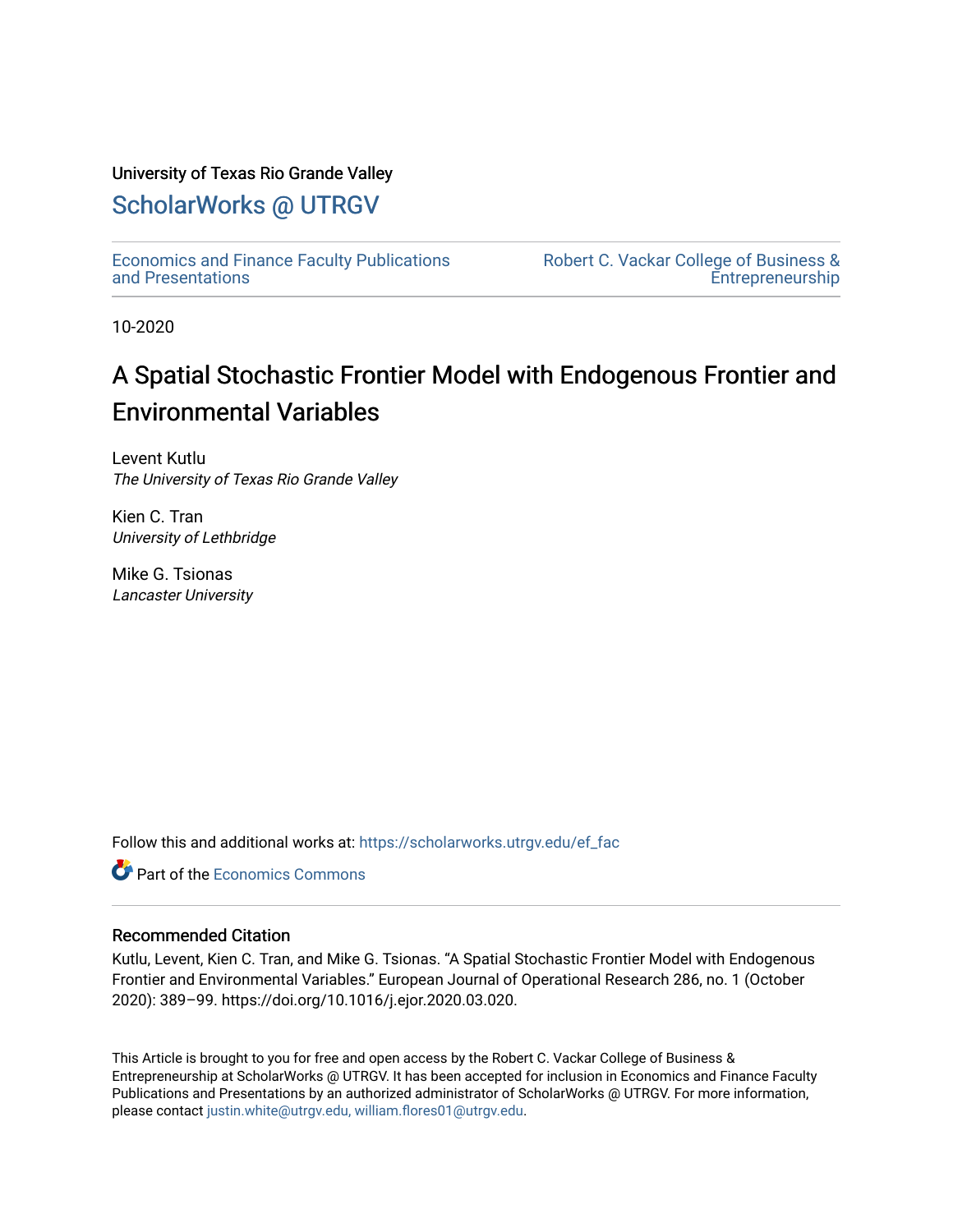# A Spatial Stochastic Frontier Model with Endogenous Frontier and Environmental Variables

Levent Kutlu<sup>\*</sup>, Kien C. Tran<sup>†</sup>, and Mike G. Tsionas<sup>‡</sup>

# **Abstract**

We propose a spatial autoregressive stochastic frontier model, which allows for the endogeneity in both the frontier and environmental variables (i.e., endogeneity due to correlation of inefficiency term and the two-sided error term). The model parameters are estimated using a single-stage control function approach. Monte Carlo simulations show that our proposed model and approach perform well in finite samples. We employed our methodology to the Chinese chemicals firm data and found evidence for both spatial effects and endogeneity.

*Keywords*: Chinese chemical firms; Endogeneity; Spatial autoregressive spillover; Stochastic frontier.

*JEL Classification*: C13, C23, C36, D24.

September 28, 2020.

<sup>\*</sup> Corresponding author: Department of Economics and Finance, University of Texas Rio Grande Valley, TX, U.S.A.

<sup>†</sup> Department of Economics, University of Lethbridge, Lethbridge, AB, Canada.

<sup>‡</sup> Lancaster University Management School, Lancaster, U.K.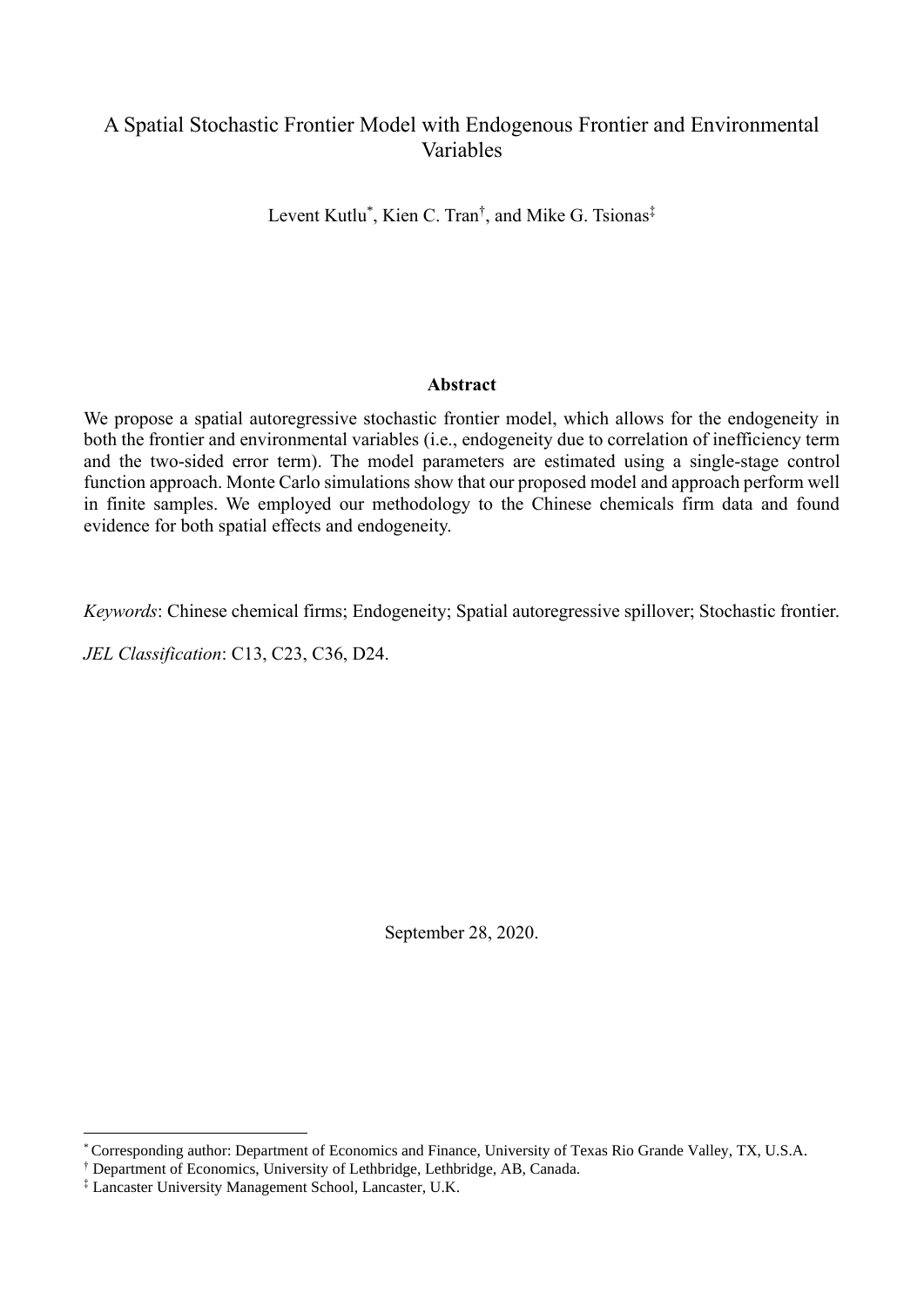#### **1. Introduction**

One of the widely examined issues in the operational research (O.R.) is firm efficiency. In this literature, the data envelopment analysis (DEA) and stochastic frontier analysis (SFA) are two popular choices for estimating efficiency. Zhou et al. (2008) present a survey that covers around 100 O.R. studies for energy and environmental modeling; and Fethi and Pasiouras (2010) present a review of around 200 O.R. studies that use techniques that aim to assess bank performance. Hence, only for banking, energy, and environmental modeling, there are hundreds of performance measurement studies.

The productivity spillover effects at firm-level are well-documented in the literature (e.g., Hu, Jefferson, and Jinchang, 2005; Kuller, 2004; Keller and Yeaple, 2009). If the sources of spillover mechanism are informal conversations, innovative activities, and local competitive pressure, then the firms that are located in closer proximity to each other can experience greater spillover effects. Although efficiency spillovers may be important factors in productivity spillovers, the traditional stochastic frontier models do not consider such spillovers.

One of the contributions of our study is proposing a stochastic frontier model where efficiency and productivity spillovers are present. In particular, we address a variety of endogeneity problems, for the first time, for spatial stochastic frontier models. As stated earlier, traditional stochastic frontier models do not control for spatial lag of the dependent variable, which captures so called spatial autoregressive (SAR) dependence (see Cliff and Ord, 1973, 1981). If such a dependence is present, omitting the SAR term would lead to inconsistent parameter and efficiency estimates. On the other hand, if the SAR term is included, this term would be correlated with the two-sided error term, which means that this term is endogenous. Druska and Horrace (2004), Glass et al. (2013) (GKP), Glass et al. (2014) (GKS), and Kutlu and Nair-Reichert (2019) address this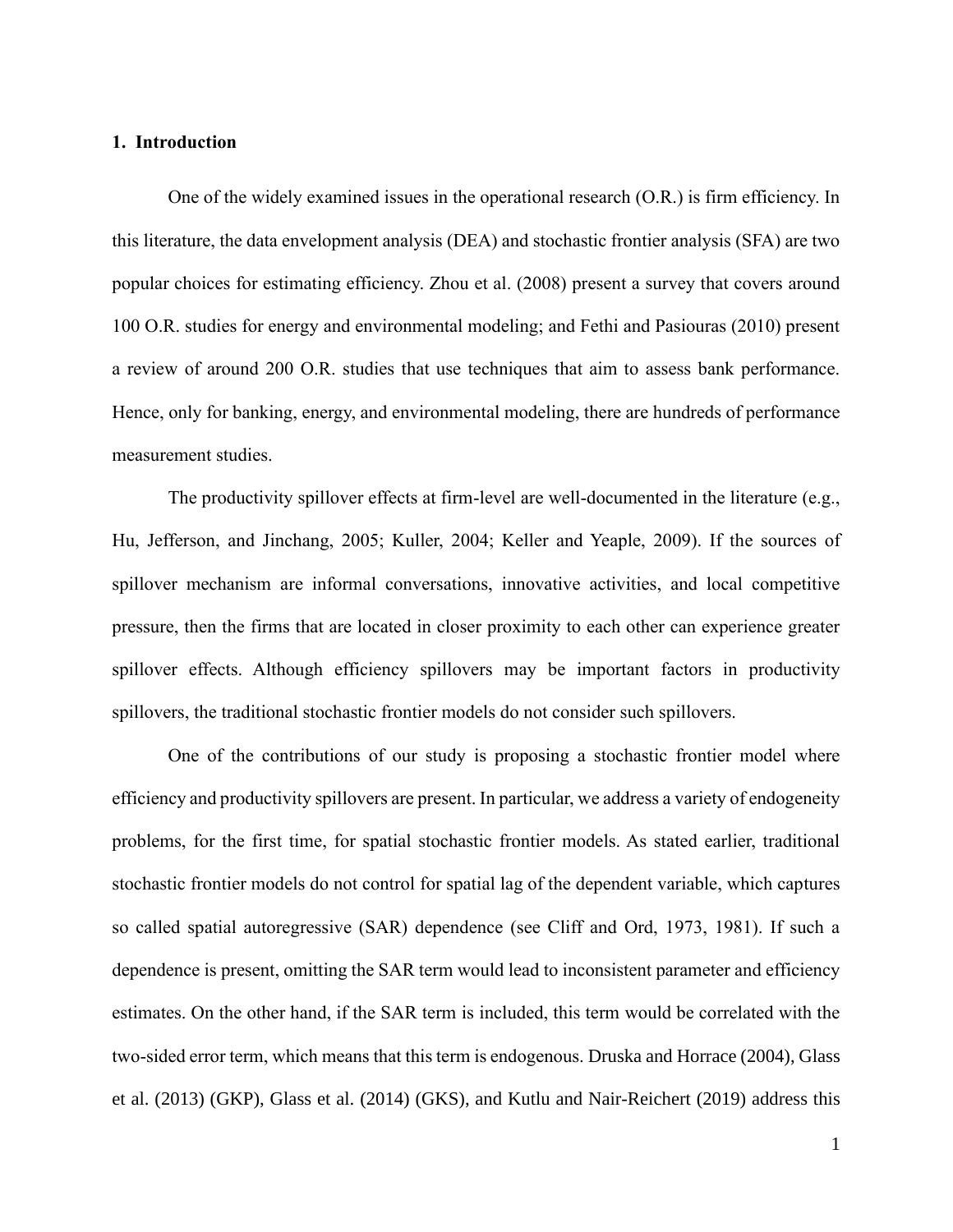problem via distribution-free approaches. <sup>4</sup> An important advantage of these distribution-free approaches is that we do not assume a specific distribution to the inefficiency term. However, outliers may have serious implications for the magnitudes of the efficiency estimates.<sup>5</sup> Hence, alternatively, in the conventional SFA, it is common to represent inefficiency via a one-sided error term.<sup>6</sup> In the spatial spillover context, Glass et al. (2016) followed this approach and introduced the SAR variable while also making distributional assumptions (i.e., half normal distribution) on the inefficiency component of the error structure.<sup>7</sup> Moreover, Glass and Kenjegalieva (2019) propose a spatial decomposition of total factor productivity growth.

While these stochastic frontier approaches address the endogeneity problem due to the SAR variable being endogenous, they don't address the endogeneity problems resulting from the endogeneity of frontier variables (other than SAR term) and environmental variables (i.e., variables that affect inefficiency), which would lead to inconsistent parameter and efficiency estimates. For example, Mutter et al. (2013) argue that if the quality is a part of the production process where it is cost enhancing and quantity and quality decisions are made simultaneously, then the quality variable (which is a frontier variable) would be endogenous, i.e., correlated with the two-sided error term.<sup>8</sup> Another example for endogeneity is that a determinant of inefficiency (i.e., an environmental variable) and two-sided error term can be correlated. Karakaplan and Kutlu (2019) give such an example from education markets. They assume that cost efficiencies of education districts depend on education market concentration, which is measured by Herfindahl-Hirschman Index (HHI). They argue that if the government simultaneously decides whether to

<sup>4</sup> See Schmidt and Sickles (1984) and Cornwell et al. (1990) for non-spatial distribution-free stochastic frontier models and Duygun et al. (2016) for their Kalman filter counterparts.

<sup>&</sup>lt;sup>5</sup> See Kutlu (2012, 2017) for a more details about this issue and some potential solutions.

<sup>6</sup> Among others, see, for example, Mester (1997), Bos et al. (2009), Brissimis et al. (2010), Tecles and Tabak (2010, and Galán et al. (2015).

<sup>&</sup>lt;sup>7</sup> See Han et al. (2016) for an extension of Glass et al. (2014) where the spatial weighting matrix is time-varying.

<sup>&</sup>lt;sup>8</sup> Note that dropping the quality variable does not address the problem as this would bias efficiency estimates.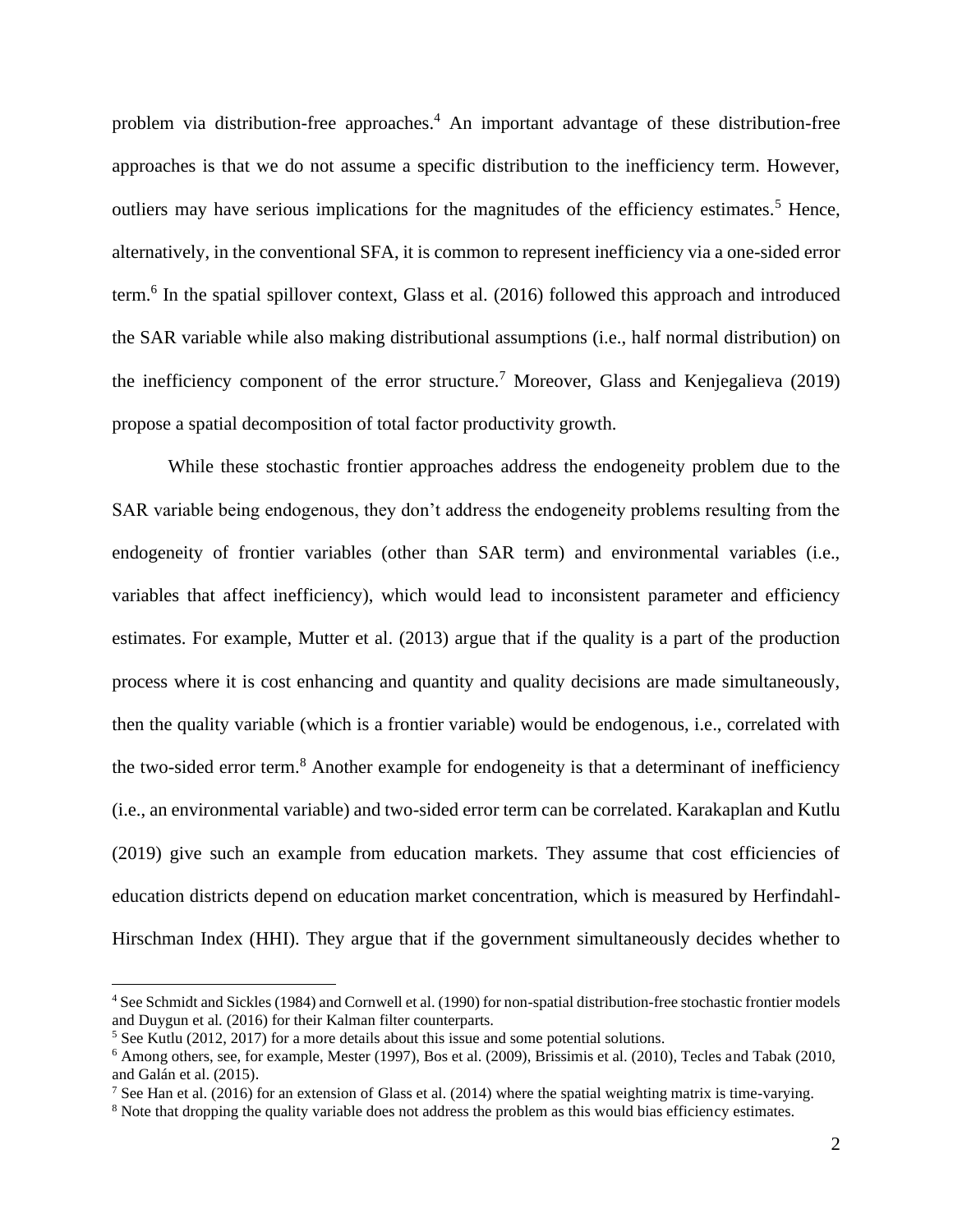consolidate districts (which changes education market concentration) and district expenditure structures, this would result in endogeneity of education market concentration. Karakaplan and Kutlu (2017b) give another example of endogeneity of HHI as an environmental variable from production function of Japanese cotton spinning industry. Both studies find that HHI is endogenous.

In the stochastic frontier context, there is a recent yet growing interest for solutions to these types of endogeneity problems. Guan et al. (2009), Kutlu (2010), Tran and Tsionas (2013, 2015), Amsler et al. (2016, 2017), Griffiths and Hajargasht (2016), Karakaplan and Kutlu (2017a,b)<sup>9</sup>, Kutlu (2018a), and Kutlu et al. (2019) exemplify such studies.<sup>10 11</sup> However, none of studies consider spatial spillovers.

In this paper, we consider a SAR stochastic frontier model where endogeneity of both frontier and environmental variables are allowed. Hence, we address three different endogeneity problems (endogeneity of SAR term, frontier variables, and environmental variables) at the same time. We achieve this by employing a single-stage control function approach, which was first introduced by Kutlu (2010) to the stochastic frontier literature. Our general estimation strategy can easily be modified and applied in both cross-sectional SAR stochastic frontier context as well as conventional SAR models without inefficiency, i.e., full efficiency. Moreover, besides cost and production function estimation, our model can be applied in the industrial organization setting where the one-sided error term captures the market power. For example, Orea and Steinbucks (2018), Karakaplan and Kutlu (2019a), and Kutlu and Wang (2018) propose conduct parameter

<sup>9</sup> See Kutlu and Nair-Reichert (2018) and Karakaplan and Kutlu (2019b) for applications of Karakaplan and Kutlu (2017a, b).

 $10$  See Kutlu and Tran (2019) for a literature review on endogeneity and heterogeneity in stochastic frontier models.

<sup>&</sup>lt;sup>11</sup> Kutlu and Sickles (2012) use similar approaches to address endogeneity issues in the Kalman filter estimation context.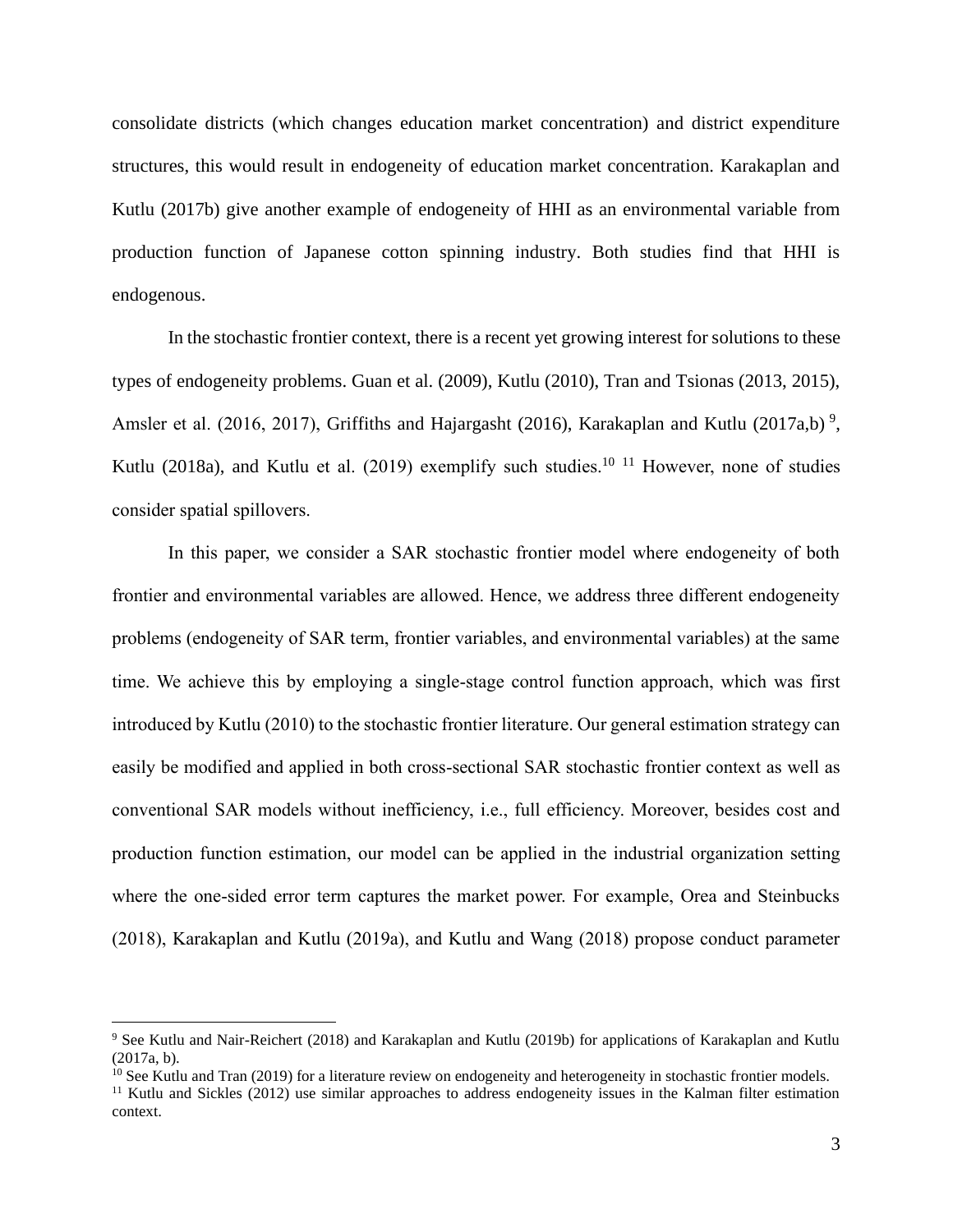models that use stochastic frontier models.<sup>12</sup> Since the conduct parameter models involve estimation of demand and supply equations, they would suffer from endogeneity issues; and thus, these studies utilize techniques that address endogeneity issues. Therefore, the scope of our contribution is beyond the efficiency measurement context.

Our Monte Carlo simulations show that our estimator performs well and ignoring endogeneity or spatial dependence leads to biased parameter and efficiency estimates. Using our estimator, we estimate the efficiencies of Chinese chemicals firms. We find evidence against Hick's (1935) quiet life hypothesis, which argues that efficiency and market power are inversely related. When we allow spatial spillovers, a decrease in market concentration may have a least two effects. First, the managers would perform in a more competitive environment, which would lead to a pressure to work harder to reach more efficient production outcomes (QLH effect). Second, the efficiency spillovers would come from firms that are less concentrated. If being in a proximity of larger firms would help improving inefficiency, then lower concentration may have a negative effect on efficiency. In our case, it seems that the latter effect dominates QLH effect.

The remainder of the paper is organized as follows. Section 2 presents the model and discusses the estimation of efficiency and test for endogeneity. Finite sample behavior of the proposed approach is given in Section 3 using Monte Carlo simulations. Section 4 presents an empirical application to illustrate the usefulness of the proposed model and approach. Section 5 concludes the paper.

# **2. The Model and Estimation of Efficiency**

# **2.1. The Model**

<sup>&</sup>lt;sup>12</sup> See Bresnahan (1989) and Perloff et al. (2007) for details about conduct parameter approach.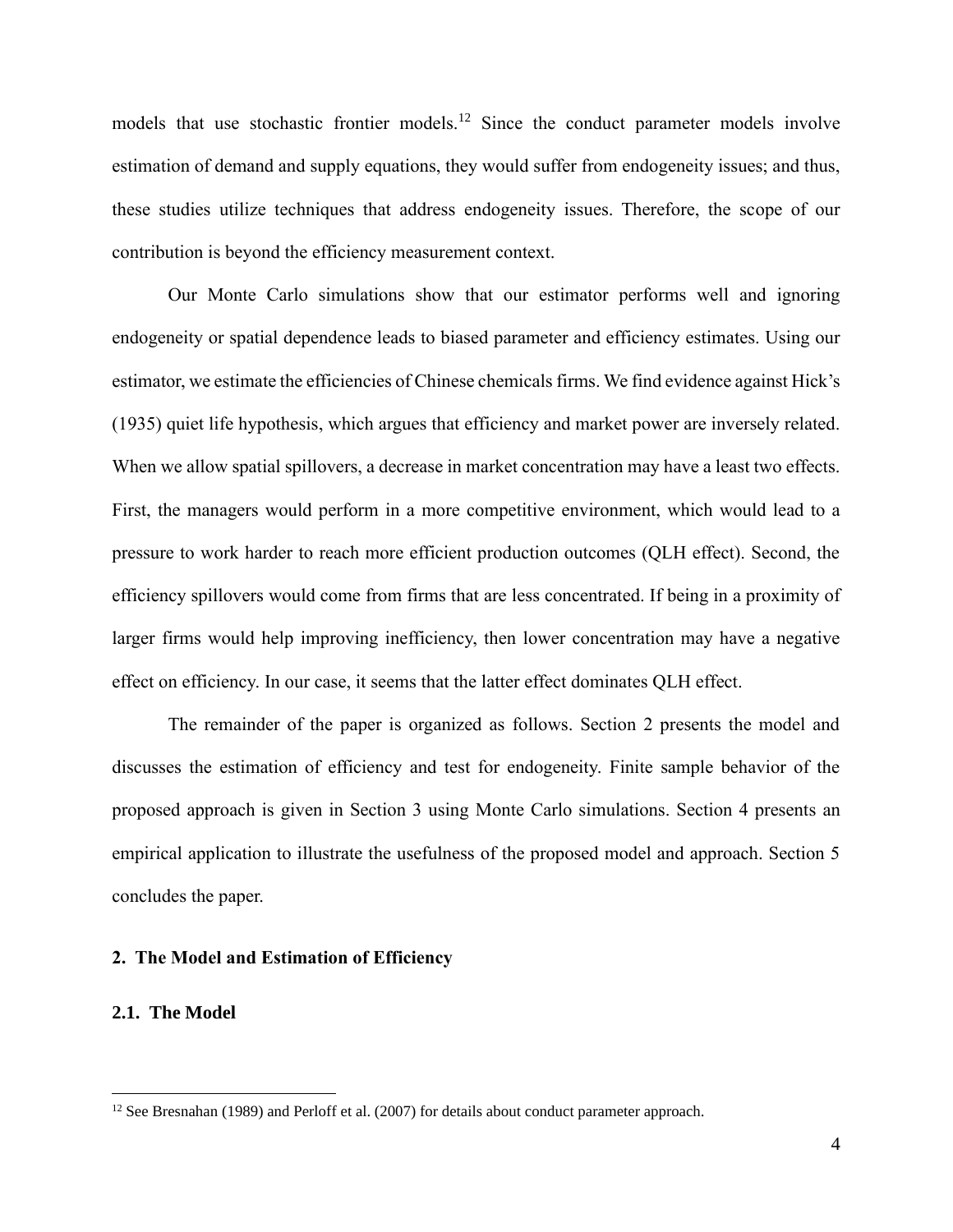For the sake of fixing the ideas, we present a production function. The same equations can be used for the cost function estimation with minor modifications. We call a variable endogenous if it is correlated with the two-sided error term. A conventional stochastic frontier model is given by:

$$
y_{it} = x_{1it}^{\neq} b - u_{it} + v_{it}
$$
  
\n
$$
u_{it} = h_{it} u_{it}^*
$$
  
\n
$$
h_{it} = f(x_{2it}^{\neq})_{u} > 0,
$$
\n(1)

where  $y_i$  is the logarithm of the output for productive unit  $i = 1, 2, ..., N$  at time  $t = 1, 2, ..., T$ ;  $x_{\text{lin}}$  is a  $k_1$ <sup>'</sup> 1 vector of exogenous variables;  $u_{\text{in}}^3$  0 is a one-sided term that is capturing the inefficiency;  $u_{it}^*$ :  $N^+(m s_u^2)$ ;  $x_{2it}$  is a  $k_z$  1 vector of exogenous variables, which does not contain the constant;  $v_{it}$  is the usual two-sided error term for the production function; and b (  $k_1$ <sup>'</sup> 1) and  $j_{\mu}$  ( $k_2$ <sup>'</sup> 1) are parameters. This model does not incorporate spatial spillovers and/or endogeneity.

Now, we present our stochastic frontier model that incorporates spatial spillovers and endogeneity. Consider the following stochastic frontier model:

$$
y_{it} = r \hat{\mathbf{a}}_{j} w_{ij} y_{jt} + x_{1it}^{\phi} b - u_{it} + v_{it}
$$
  
\n
$$
x_{it} = dz_{it} + e_{it}
$$
  
\n
$$
u_{it} = h_{it} u_{it}^{*}
$$
  
\n
$$
h_{it} = f(x_{2it}^{\phi})_{u} > 0,
$$
\n(2)

where  $y_i$  is the logarithm of the output for productive unit  $i = 1, 2, ..., N$  at time  $t = 1, 2, ..., T$ ;  $w_{ij}$ <sup>3</sup> 0 is the (spatial) weight for the effect of  $j<sup>th</sup>$  productive unit's output on the output  $i<sup>th</sup>$ productive unit;  $x_{\text{lit}}$  is a  $k_1$  1 vector of variables that may include endogenous variables;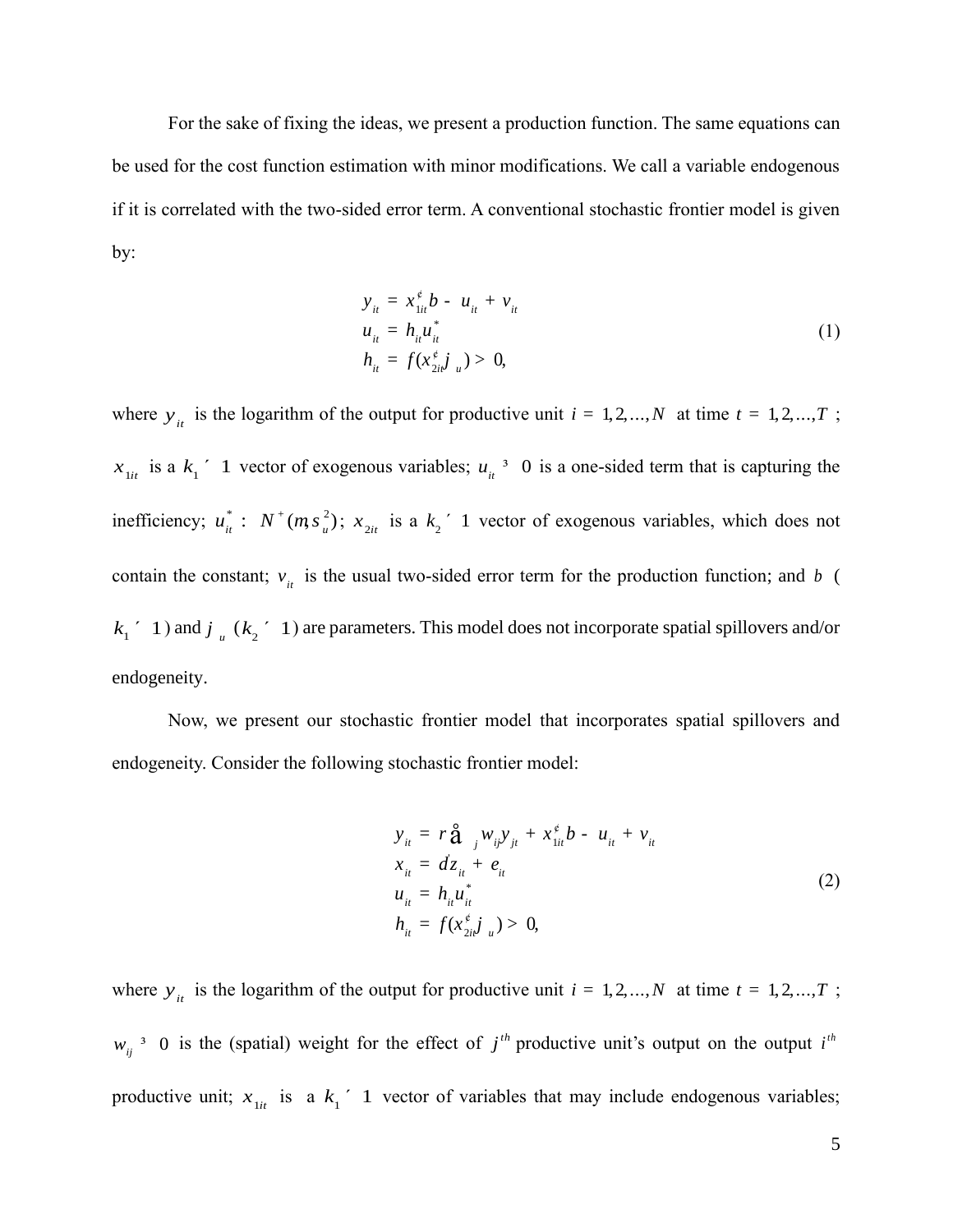$u_{ii}$ <sup>3</sup> 0 is a one-sided term that is capturing the inefficiency;  $u_{ii}^*$ :  $N^+(m s_{ii}^2);$ <sup>13</sup>  $x_{2it}$  is a  $k_i$ <sup>'</sup> 1 vector of variables that may include endogenous variables, which does not contain the constant;  $v_{it}$  is the usual two-sided error term for the production function;  $x_{it}$  is a  $p'$  1 vector of endogenous variables from  $x_{1it}$  and/or  $x_{2it}$ , i.e.,  $x_{it}$  1  $(x_{1it} \triangle x_{2it})$ ;  $z_{it}$  is an l' 1 vector of instrumental variables;  $e_{ii}$  is a  $p'$  1 vector of usual error terms; and b, d, and j<sub>u</sub> are  $(k_1'$  1),  $(l' p)$ , and  $(k_2' 1)$  parameters, respectively.

The main differences between our model and the conventional stochastic frontier model is the  $\hat{\mathbf{a}}$  <sub>*j</sub>*  $w_{ij}y_{jt}$  (SAR) term and endogeneity of frontier and environmental variables. This term</sub> captures the total spatial spillovers on the output of  $i<sup>th</sup>$  productive unit from other productive units. The weights,  $w_{ij}$ <sup>3</sup> 0, capture the relative spillover effect of  $j<sup>th</sup>$  productive unit on the  $i<sup>th</sup>$ productive unit. Glass et al. (2016) incorporate spatial spillovers similarly by including the SAR term in their model but they still assume that all variables are exogenous (except the SAR term). The key difference of our model from Glass et al. (2016) is that we model the stochastic frontier production function simultaneously with the prediction equation for endogenous variables, i.e.,  $x_{it} = dz_{it} + e_{it}$ . As we will describe later in this section, this is the key point for addressing the endogeneity issues.

In our benchmark scenario, we assume that the weighting matrix is row-normalized so that sum of each row equals 1, i.e.,  $\hat{a}$   $_{j}w_{ij} = 1$ . Later, we will also consider weighting matrices with scalar normalizations, i.e.,  $cw_{ij}$  for some constant  $c > 0$ . We assume that  $u_{ii}^*$  is independent of

<sup>&</sup>lt;sup>13</sup> Our method can easily be applied to other conventional distributions for the inefficiency term such as gamma, exponential, and doubly truncated normal distributions.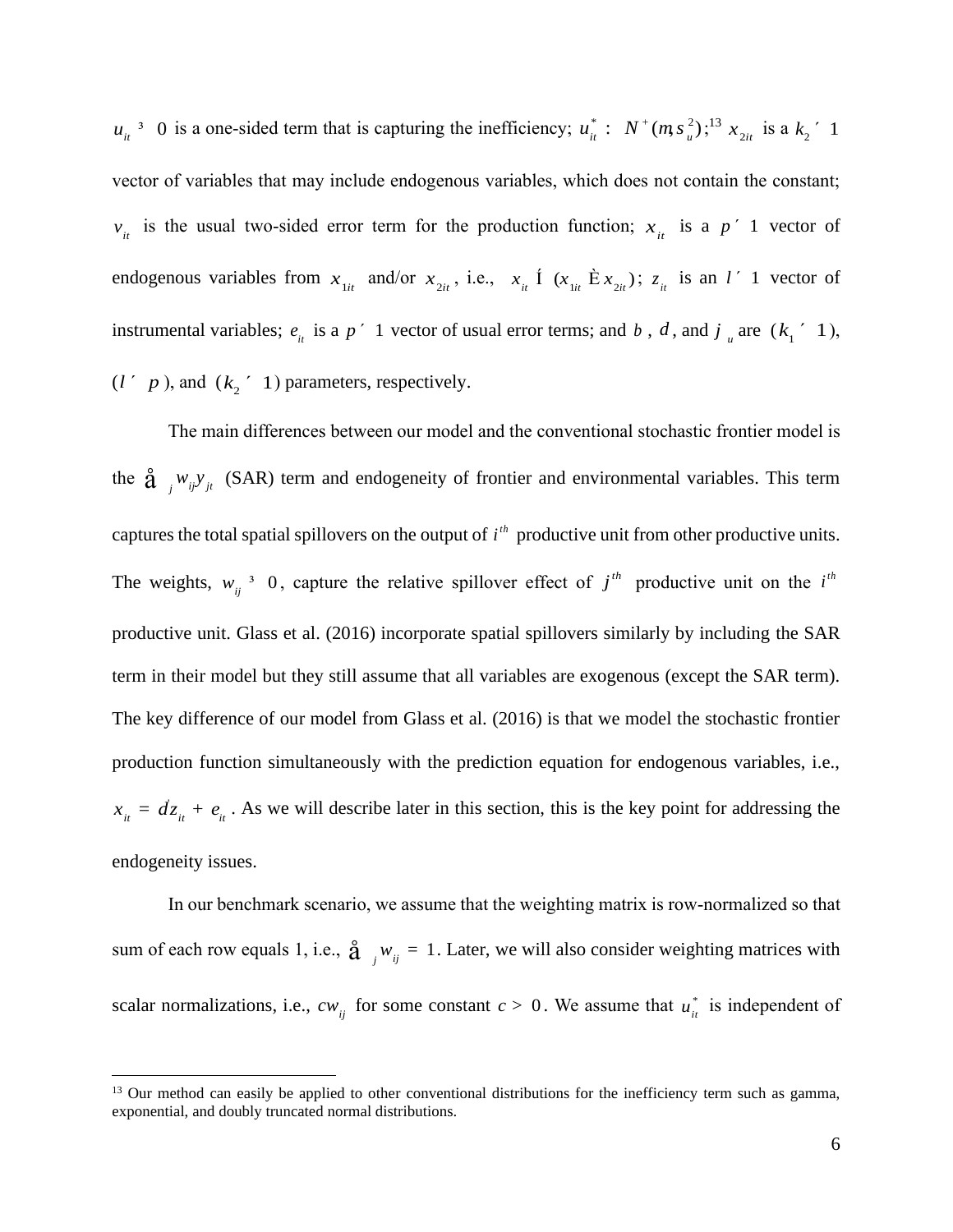$x_{1it}$ ,  $x_{2it}$ , and  $v_{it}$ . Let W<sub>e</sub> be the variance-covariance matrix of  $e_{it}$ , and  $z_{it}^{*} = (e_{it}^{*}, v_{it})^{'} = (e_{it}^{'} \mathbf{W}_{e}^{1/2}, v_{it})^{'}$ . Also, assume that:

$$
z_{ii}^* : N_{\substack{\xi \in \mathcal{Y} \\ \xi \in \mathcal{Y}}}^{\substack{\xi \in \mathcal{Y} \\ \xi \in \mathcal{Y} \\ \xi \in \mathcal{Y}}} \mathfrak{f}_{q}^{\xi} I_{q} \quad s_{\nu}^t \mathfrak{f}_{\substack{\psi \in \mathcal{Y} \\ \xi \in \mathcal{Y} \\ \xi \in \mathcal{Y}}} \frac{\xi}{\frac{1}{2}} = N(0, W),
$$

where  $N(.)$  denotes the multivariate normal;  $s<sub>x</sub><sup>2</sup>$  $s_v^2$  is the variance of  $v_i$ ; and t is the vector representing the correlation between  $e_{it}^*$  and  $v_{it}$ .

A Cholesky decomposition of the variance-covariance matrix of  $(e_{ii}^*, v_{ii})$  gives:<sup>14</sup>

$$
\begin{array}{cccc}\n\dot{\mathbf{e}}_{ii}^* \dot{\mathbf{u}} & \dot{\mathbf{e}}_{i}^T a \\
\ddot{\mathbf{e}}_{ii}^* \dot{\mathbf{u}} & \ddot{\mathbf{e}}_{i}^T a \\
\ddot{\mathbf{e}}_{ii}^* \ddot{\mathbf{u}} & \ddot{\mathbf{e}}_{i}^T a \\
\ddot{\mathbf{e}}_{ii}^* \ddot{\mathbf{u}} & \ddot{\mathbf{e}}_{i}^T a \\
\ddot{\mathbf{e}}_{ii}^T a & \ddot{\mathbf{e}}_{i}^T a \\
\ddot{\mathbf{e}}_{i}^T a & \ddot{\mathbf{e}}_{i}^T a \\
\ddot{\mathbf{e}}_{i}^T a & \ddot{\mathbf{e}}_{i}^T a \\
\ddot{\mathbf{e}}_{i}^T a & \ddot{\mathbf{e}}_{i}^T a \\
\ddot{\mathbf{e}}_{i}^T a & \ddot{\mathbf{e}}_{i}^T a \\
\ddot{\mathbf{e}}_{i}^T a & \ddot{\mathbf{e}}_{i}^T a \\
\ddot{\mathbf{e}}_{i}^T a & \ddot{\mathbf{e}}_{i}^T a \\
\ddot{\mathbf{e}}_{i}^T a & \ddot{\mathbf{e}}_{i}^T a \\
\ddot{\mathbf{e}}_{i}^T a & \ddot{\mathbf{e}}_{i}^T a \\
\ddot{\mathbf{e}}_{i}^T a & \ddot{\mathbf{e}}_{i}^T a \\
\ddot{\mathbf{e}}_{i}^T a & \ddot{\mathbf{e}}_{i}^T a \\
\ddot{\mathbf{e}}_{i}^T a & \ddot{\mathbf{e}}_{i}^T a \\
\ddot{\mathbf{e}}_{i}^T a & \ddot{\mathbf{e}}_{i}^T a & \ddot{\mathbf{e}}_{i}^T a \\
\ddot{\mathbf{e}}_{i}^T a & \ddot{\mathbf{e}}_{i}^T a & \ddot{\mathbf{e}}_{i}^T a \\
\ddot{\mathbf{e}}_{i}^T a & \ddot{\mathbf{e}}_{i}^T a & \ddot{\mathbf{e}}_{i}^T a \\
\ddot{\mathbf{e}}_{i}^T a & \ddot{\mathbf{e}}_{i}^T a & \ddot{\mathbf{e}}_{i}^T a \\
\ddot{\mathbf{e}}_{i}^T a & \ddot{\
$$

where  $r_{it}^*$ :  $N_{i}^*$   $\left[0, 1 \frac{3}{5}, r_{it}^* \right]$ , and  $e_{it}^*$  $e_{i}^*$  are independent. Therefore, we have:

$$
v_{it} = e_{it}^{*'} s_v t + s_r r_{it}^{*}
$$
  
=  $e_{it}^{'} h + r_{it}$ , (4)

where  $s_r = s_v \sqrt{1 - t^2 t}$ ,  $h = s_r W_e^{1/2} t / \sqrt{1 - t^2 t}$ , and  $r_{it} = s_r r_{it}^*$ . Then, the frontier equation can

be written as follows:

$$
y_{ii} = r\hat{a}_{j} w_{ij} y_{ji} + x_{1ii}^{\neq} b + (x_{ii} - dz_{ii}) h + e_{ii}, \qquad (5)
$$

where  $e_{it} = r_{it} - u_{it}$  and  $e_{it} + h = (x_{it} - dz_{it})$  *i* is a bias correction term. Here, the Cholesky

<sup>&</sup>lt;sup>14</sup> This is a standard variance-covariance decomposition. In Equation 3, the variance of left-hand-side and right-handside are the same.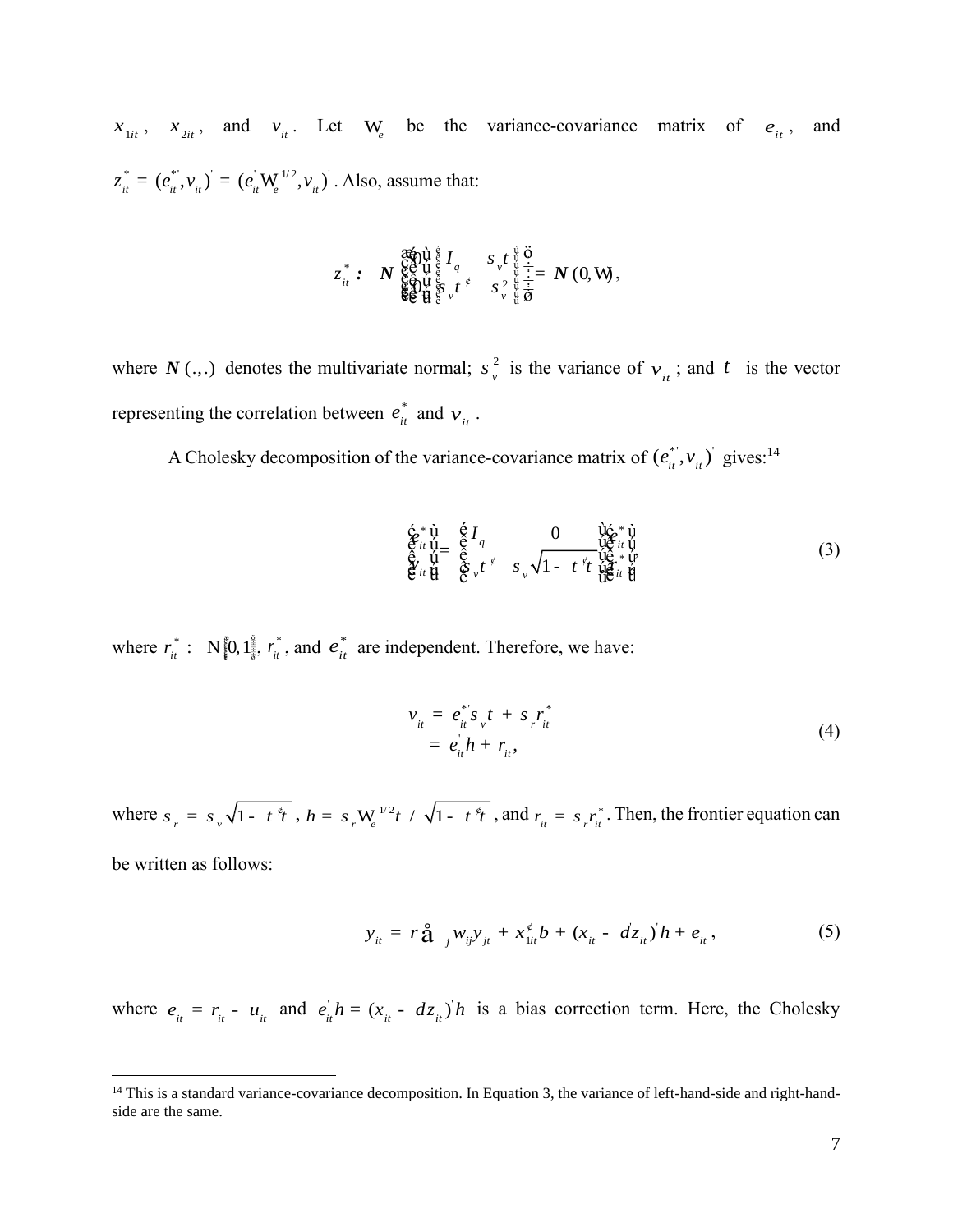decomposition enables us to decompose  $v_i$  into two components: one that is correlated with the regressors and one that is not correlated with the regressors. Hence, by including the correlated component (i.e.,  $e_{it}$ ) as a regressor in the frontier equation, we can use the existing formulas for spatial stochastic frontier models. However, we do not observe  $e_{it} = x_{it} - d z_{it}$ , which means that we need to estimate this term (by estimating *d* ) simultaneously along with other parameters. Therefore, the log-likelihood function would have an additional term that controls for the randomness of  $e_{it}$ . Below we outline how the log-likelihood would be calculated.

The density function of  $r_i$  is given by:

$$
f_{r_{it}}(r_{it}) = (2ps_r^2)^{1/2} \exp{\frac{\mathfrak{E}}{\mathfrak{E}} \frac{r_{it}^2}{2s_r^2 \frac{\ddot{\Theta}}{\ddot{\Theta}}}}
$$
(6)

2

Moreover, the density function of  $e_{it}$  is given by:

$$
f_{e_{it}}(e_{it}) = |2p\mathbf{W}_e|^{-1/2} \exp\left(\frac{\mathfrak{F}}{\mathfrak{F}}\right) \frac{1}{2} tr(\mathbf{W}_e^{-1} e_{it} e_{it}) \frac{\frac{\mathfrak{F}}{\frac{1}{2}}}{\frac{1}{2}} \tag{7}
$$

Then, as  $e_{it}$  and  $e_{it}$  are independent, the log-likelihood function is given by:

$$
\ln L = T \ln L_0 + \hat{\mathbf{a}}_{i,t} \left( \ln L_{1it} + \ln L_{2it} \right), \tag{8}
$$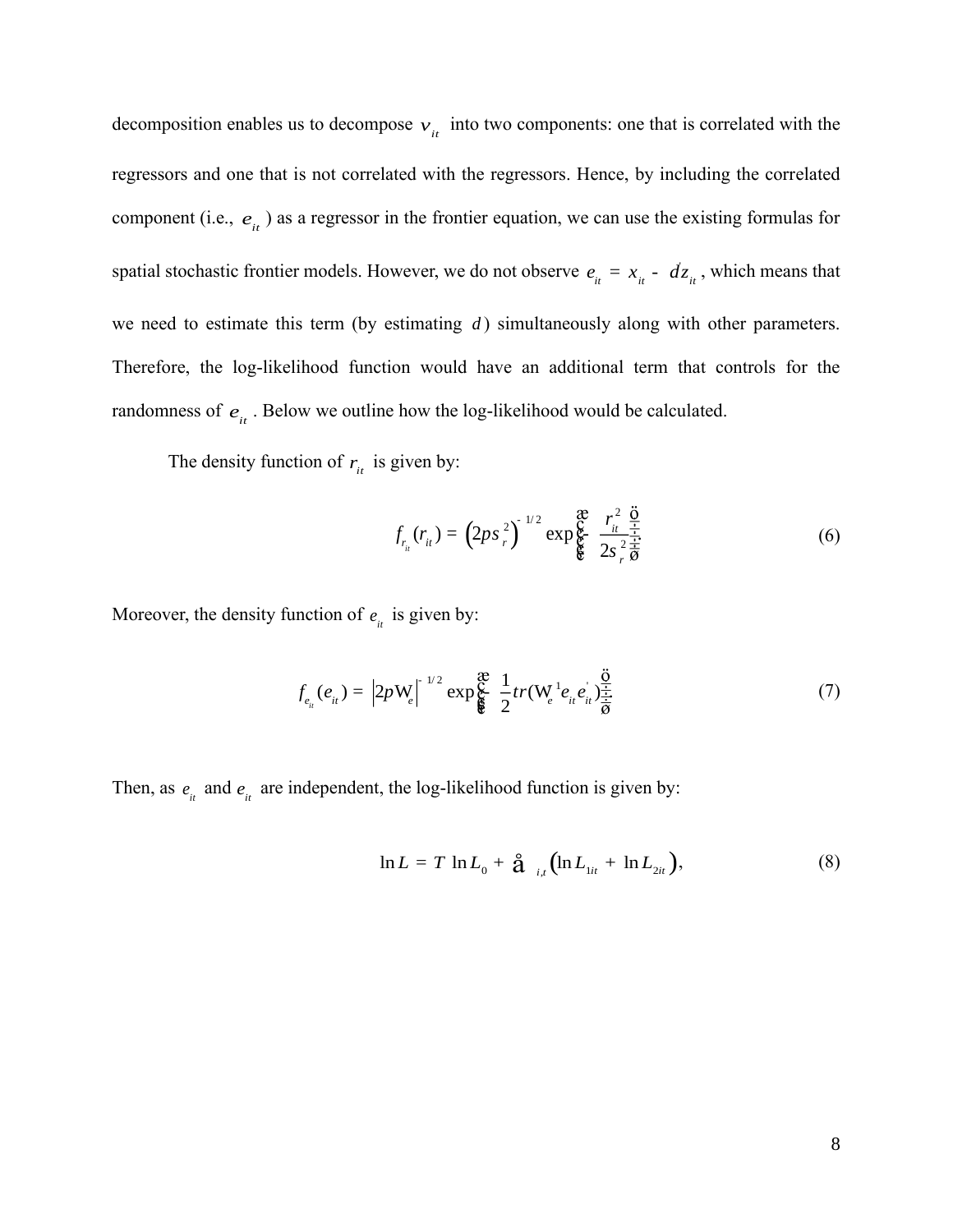where  $T \ln L_0 = T \ln (l_x - rw)$  is the scaled logged determinant of the Jacobian of the transformation from  $e$  to  $y$ ;  $W$  is the  $N'$   $N$  row-normalized matrix for weights with zero diagonals $1516$ 

$$
\ln L_{1it} = -\frac{1}{2} \ln(2ps_r^2) - \frac{1}{2} \frac{e_{it}^2}{s_r^2} + \frac{1}{2} \frac{\mathcal{E}m_{1it}^2}{\mathcal{E} s_{it}^2} - \frac{m^2 \frac{\ddot{\mathcal{O}}}{\dot{+}}}{s_u^2 \frac{\dot{\mathcal{E}}}{\dot{\mathcal{B}}}} \ln \mathcal{E} \frac{\mathcal{E}S}{s_u \mathcal{F}} \left(\frac{m_{it} \cdot \dot{\mathcal{O}}}{s_u} \right) \frac{\dot{\mathcal{O}}}{\dot{\mathcal{B}}}
$$
  

$$
\ln L_{2it} = -\frac{1}{2} \Big( \ln \Big( |2p \mathbf{W}_e| \Big) + tr(\mathbf{W}_e^{-1} e_{it} e_{it}) \Big);
$$

where  $m_{it}^* = \frac{v_{it}v_{it} + v_{it}}{v_{12}}$ *it u it r e h h*  $\frac{1}{a_{it}} = \frac{-s_{u}^2 e_{it} h_{it} + m s_{r}^2}{2s_{u}^2}$ *s ms m s s*  $=\frac{-s\frac{7}{u}e_{it}h_{it} + ms\frac{7}{r}}{s\frac{2}{u}h_{it}^2 + s\frac{2}{r}}$ ;  $s\frac{2}{u} = \frac{s\frac{7}{r}s_{it}^2}{s\frac{2}{u}h_{it}^2 + s\frac{2}{r}}$ 2 2 2 \*  $2 \times 2$  2 *s s s s s*  $=\frac{r}{s^2h^2+s^2}; e_{it}=y_{it}-r\hat{a}_{t}$ ,  $w_{ij}y_{jt}-x_{1it}b-e_{it}$  $= y_{ii} - r\hat{a}$   $w_{ii}y_{ii} - x_{1ii}b - e_{ii}h$ ; and

 $e_{it} = x_{it} - dz_{it}$ . By maximizing the total log-likelihood ln *L*, we obtain the estimates for the model's parameters. Under standard conditions of maximum likelihood theory, our estimator is consistent as  $NT \otimes 4$ .

Unlike the standard stochastic frontier models with endogeneity, equation (8) contains an additional term  $T \ln L_0$ , and one of the outstanding difficulties we face is that in a large sample,  $I_{N}$  - *rW* | term is the determinant of a large matrix, which needs to be re-calculated at each iteration of the optimization procedure. This can be computationally expensive and time consuming. To reduce the computational time, one potential solution, suggested by Pace an Perry (1997), is evaluating  $|I_{N} - rW|$  term using a vector of values for r in the interval  $[r_{min}, r_{max}]$ . These values need to be calculated before optimization and thus would only require calculation of

<sup>&</sup>lt;sup>15</sup> It is standard to assume in the literature that diagonal elements of W are zero. This rules out self-influence possibility.

<sup>&</sup>lt;sup>16</sup> For unbalanced panel data the weighting matrix  $W$  would be time-varying.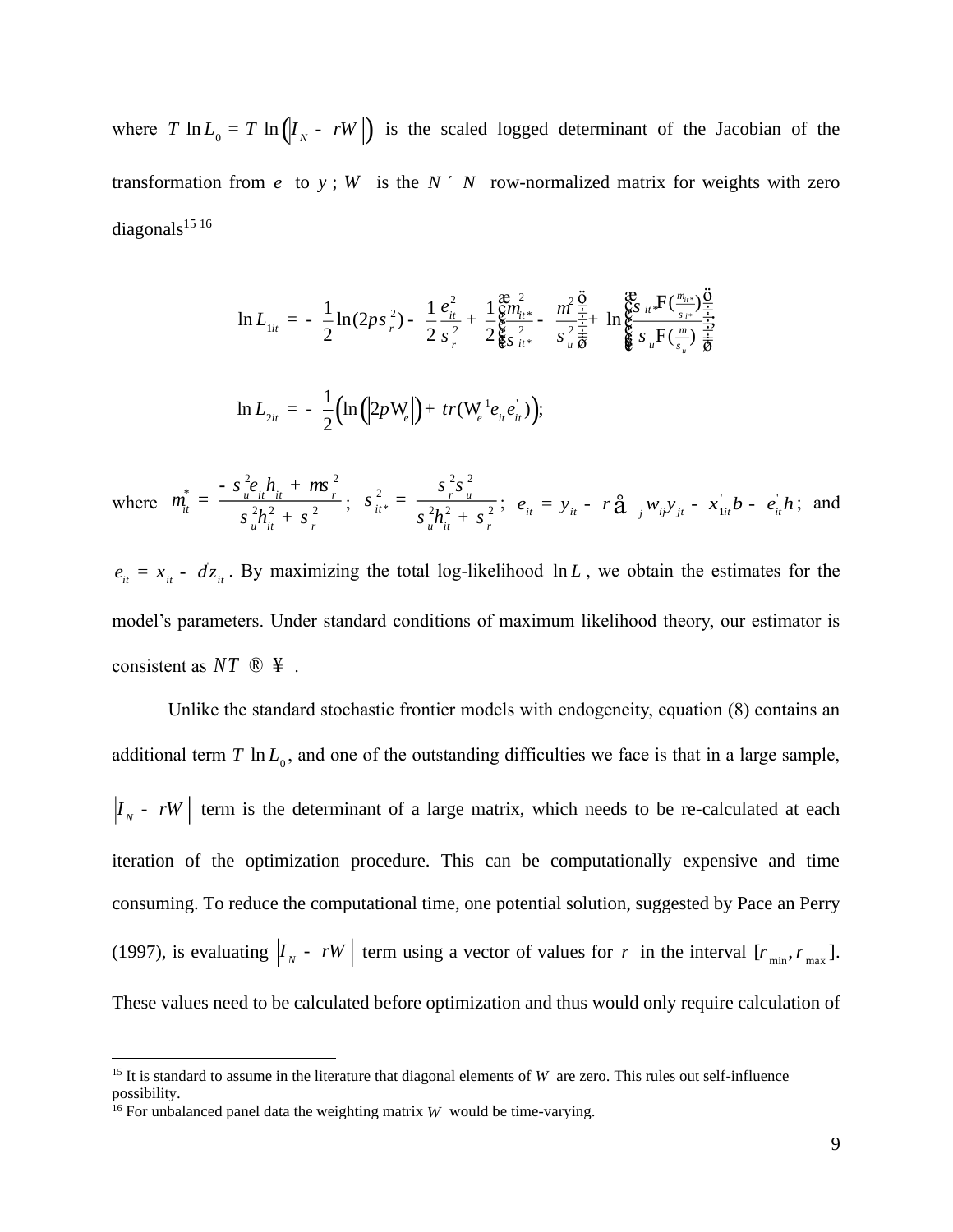the corresponding vector of determinants once. If we have a sufficiently fine grid of *r* values, we can use interpolated values of  $|I_{N} - rW|$  to obtain intervening points.<sup>17</sup> In what follows, we assume that  $r \hat{1}$  [0,1), the elements of W are non-negative, and all the diagonal elements of W are zero (so as to avoid self-influence). An implication of this this assumption is that  $I_N$  -  $rW$  <sup>1</sup> 0 and thus  $I_N$  -  $rW$  is non-singular. As mentioned by LeSage and Pace (1999), *r*  $\hat{I}$  [0,1) assumption is widely employed in the literature.<sup>18</sup> Moreover, as described by Kutlu (2018b), we will argue later in the paper that this assumption is useful when interpreting the efficiency estimates. Following Glass et al. (2014), we also assume that the rows and columns of *W* and  $(I_N - rW)^{-1}$  are uniformly bounded in absolute value before row-normalizing *W*. This assumption implies that the spatial process for the dependent variable has a fading memory (Kelejian and Pruchas, 1998, 1999). The computational burden can be reduced further by applying variations of concentrated log-likelihood approaches in the literature (e.g., Elhorst, 2009; Glass et al., 2014). Finally, note that when we have cross-sectional data, we can simply assume that  $T = 1$ , and the rest of the analysis remains the same.

Once we obtain the parameter estimates, the inefficiency term  $u_{it}$  can be predicted via:

$$
\hat{u}_{it} = E \, \hat{\xi}_{it} \, | \, e_{it} \, \hat{\xi}_{it} = h_{it} \, \hat{\xi}_{it} \, n_{it} + \frac{s_{it} f \, (\frac{m_{it} \cdot s}{g_{\psi_{it}}}) \hat{V}}{F(\frac{m_{it} \cdot s}{s_{it}}) \, \hat{V}} \tag{9}
$$

In practice, this equation is evaluated at  $\hat{e}_{it} = y_{it} - \hat{r} \hat{a}_{j} w_{ij} y_{jt} - x_{1it}$  $\hat{e}_{ii} = y_{ii} - \hat{r} \hat{a}_{ii} w_{ii} y_{ii} - x_{ii} \hat{b}_{ii}$ 

 $17$  There are several approaches to obtain this determinant (computationally) efficiently. See LeSage and Pace (1999) for details of these approaches as well as numerical approaches used in the maximum likelihood estimation.

<sup>&</sup>lt;sup>18</sup> Glass et al. (2014) assume that r  $\hat{I}$  (1/  $l_{min}$ , 1) where  $l_{min}$  is the smallest real characteristic root of W.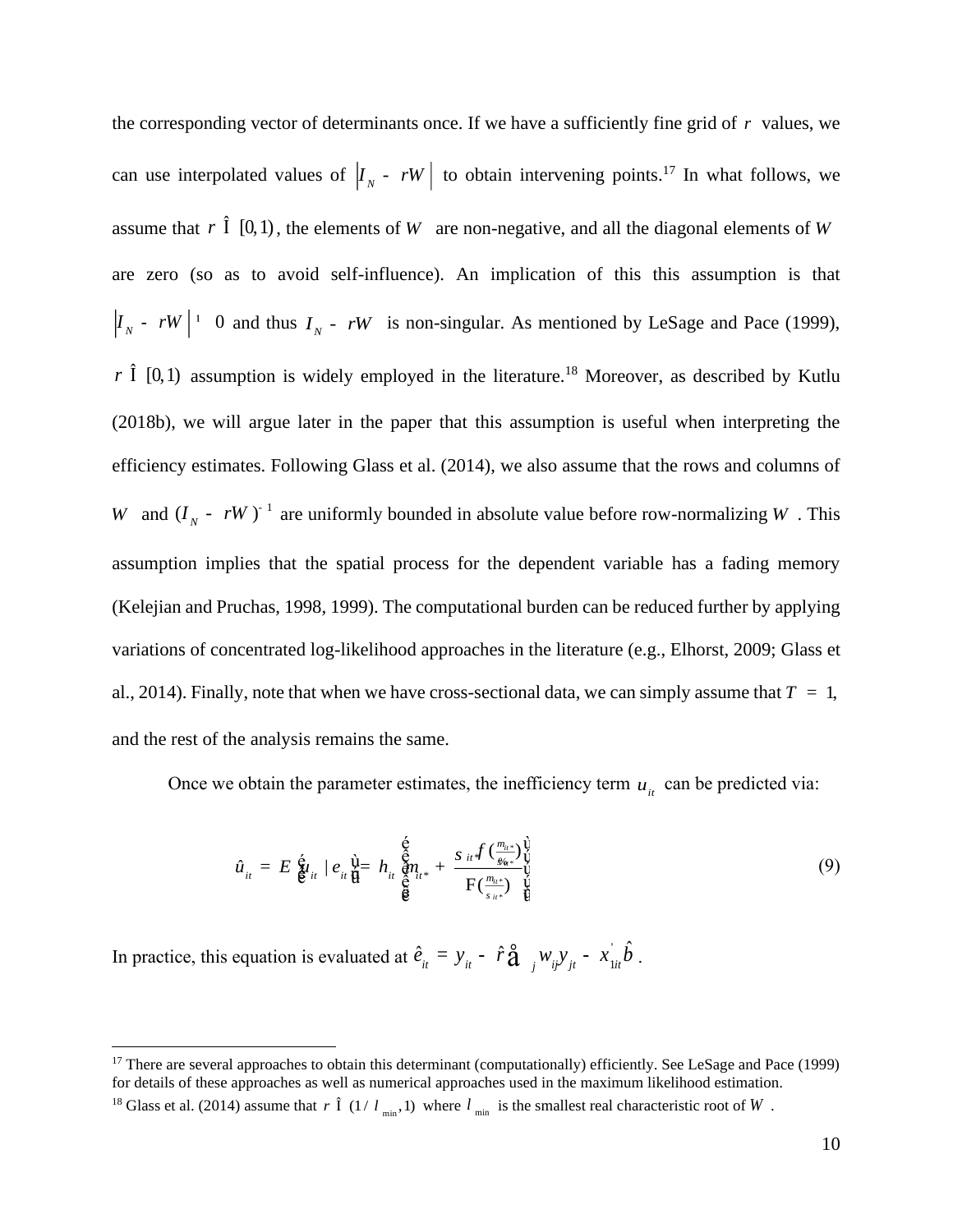# **2.2. Direct, Indirect, and Total Efficiency Estimates**

As argued by LeSage (2009), the marginal effect of explanatory variables would be a function of the SAR term; and therefore the  $b$  parameter estimates cannot be interpreted as marginal effects. To obtain the interpretable form of the marginal effects, we represent the frontier equation in (2) in matrix form, which is given by:

$$
y_{t} = rW y_{t} + X_{1t} b - u_{t} + v_{t}, \qquad (10)
$$

or equivalently:

$$
y_{t} = (I_{N} - rW)^{-1}X_{1t}b - (I_{N} - rW)^{-1}u_{t} + (I_{N} - rW)^{-1}v_{t},
$$
\n(11)

where  $y_t = (y_{1t}, y_{2t}, ..., y_{Nt})$  $u_{i} = (u_{1i}, u_{2i}, ..., u_{Nt}),$   $u_{j} = (u_{1i}, u_{2i}, ..., u_{Nt}),$  $v_{t} = (v_{1t}, v_{2t}, ..., v_{Nt}),$   $v_{t} = (v_{1t}, v_{2t}, ..., v_{Nt})$  $v_{1t} = (v_{1t}, v_{2t}, ..., v_{Nt}),$ 

 $X_{1,t} = (x_{1t}, x_{2t},...,x_{Nt})$  $\mathbf{r}_{1,t} = (x_{1,t}, x_{2,t},...,x_{N_t})$ , and  $t = 1, 2,...,T$ . In what follows, other vectors and matrices are defined similarly.

After renaming the variables, we have:

$$
y_{\mu} = \mathcal{X}_{1,\mu}^0 b - \theta_{\mu}^0 + \theta_{\mu}^0, \tag{12}
$$

where  $\hat{X}_{1,t}^6 = (I_N - rW)^{-1} X_{1,t}$ ,  $\hat{W}_2^6 = (I_N - rW)^{-1} u_{1,t}$ , and  $\hat{W}_3^6 = (I_N - rW)^{-1} v_{1,t}$ . Therefore, the marginal effects are given by:

$$
\frac{\P y_{it}}{\P x_{1kjt}} = b_k [(I_N - rW)^{-1}]_{ij},
$$
\n(13)

where  $x_{1kji}$  is the  $k^{th}$  frontier variable for productive unit *j* at time *t*;  $b_k$  is the  $k^{th}$  component of

11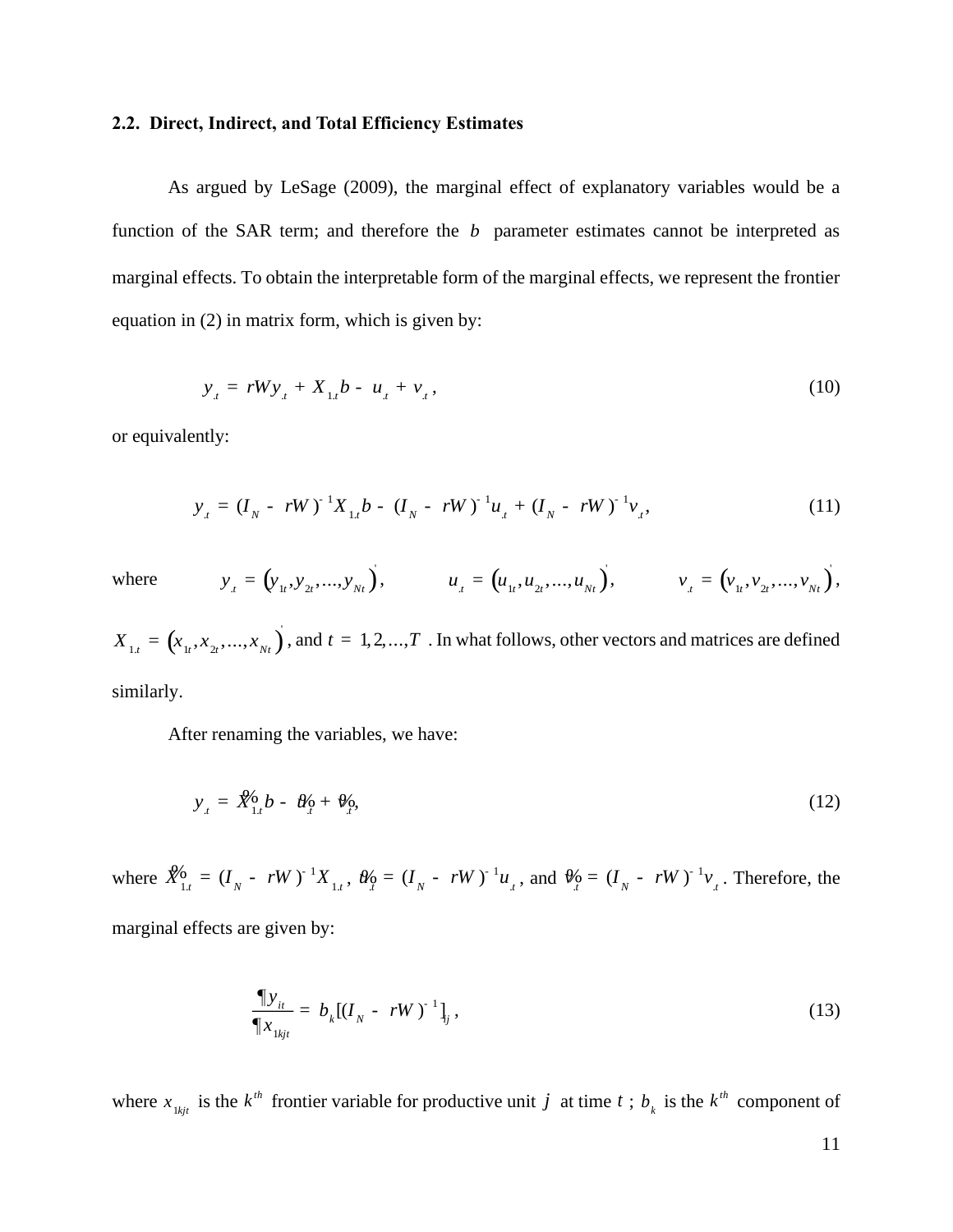; and  $[(I_N - rW)^{-1}]_j$  is the *ij*<sup>th</sup> element of  $(I_N - rW)^{-1}$ . The total marginal effect of  $k^{th}$ frontier variable at time t is defined as the marginal change in  $y_i$  as a response to changes in  $x_{1kjt}$ for all  $j$  :

$$
\hat{\mathbf{a}} \quad \frac{\P y_{it}}{\P x_{1kjt}} = b_k \hat{\mathbf{a}} \quad \left[ (I_N - rW)^{-1} \right]_{ij} . \tag{14}
$$

*b*; and  $[(I_x - iW)^{-1}]_i$  is the *ij*<sup>n</sup> element of  $(I_x - rW)^{-1}$ . The total marginal effect of  $L^n$ <br>frontier variable at time *t* is defined as the marginal change in  $y_n$  as a response to changes in  $x_{i_0}$ ,<br>for all *j*:<br><br> As pointed out by Kutlu (2018b), the total inefficiency is captured by the  $\theta_{\mu}^{\prime}$  term, not by  $u_{\mu}$ . Kutlu (2018b) shows that when  $W$  is a row-normalized weighting matrix with diagonal elements being zero and r  $\hat{I}$  [0,1), we have  $(I_N - rW)^{-1}$  <sup>3</sup> 0, i.e., all elements are non-negative. Therefore,  $\theta_{\hat{u}}^0 \neq 0$ ,  $\theta_{\hat{u}}^0$  is a non-decreasing function of components of  $u_x$ , and if  $u_x = 0$ , then  $\theta_{\mu}^{\prime} = 0$ . These imply that we can use  $\theta_{\mu}^{\prime} = 0$  to represent the full efficiency benchmark. Note that not all weighting matrices satisfy  $(I<sub>N</sub> - rW)^{-1}$ <sup>3</sup> 0. For example, a scalar-normalized weighting matrix may or may not satisfy this property. The following proposition shows that this property is satisfied for a certain family of scalar-normalizations.

**Proposition:** Let W be a scalar-normalized weighting matrix, i.e.,  $W = cW^6$ , where  $W^6$  is the *weighting matrix (with non-negative elements) before normalization with diagonal elements being* 

*equal to zero and c is the normalization constant. Assume that <sup>r</sup>* Î [0,1) and  $0 \leq c \leq \frac{1}{\max_i \{\ell_i^{\phi_i}\}},$  $\epsilon$  c £  $\frac{1}{\max_{\theta} \sqrt{\frac{\beta}{n}}}$ 

where  $\{l_1^{\rho_0}, l_2^{\rho_0}, ..., l_N^{\rho_N}\}$  are the eigenvalues of  $W^0$ . *Then, all elements of*  $(I_N - rW)^{-1}$  *are non-zero, i.e.,*  $(I_N - rW)^{-1}$ <sup>3</sup> 0.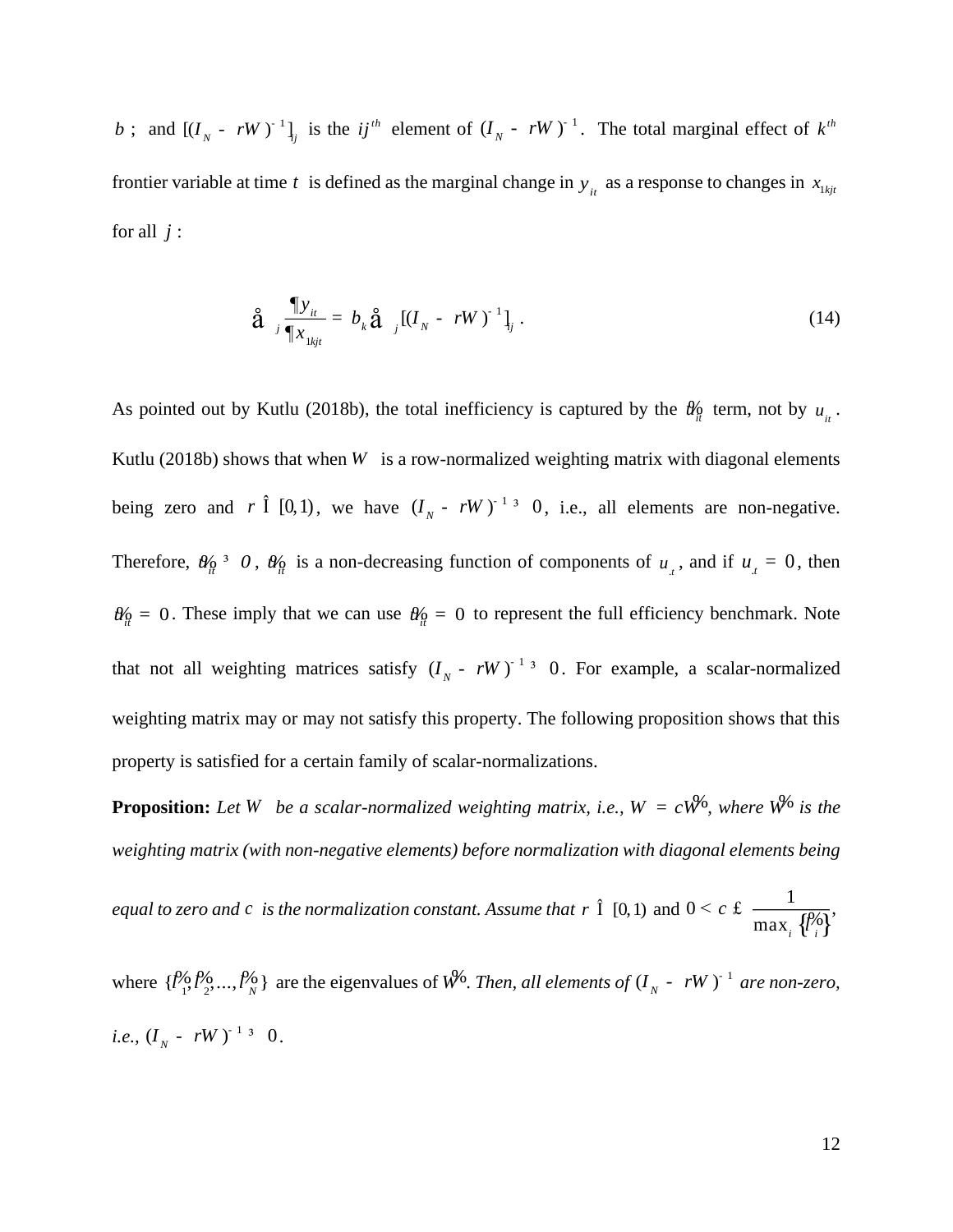**Proof:** Note that inverse of an M-matrix has non-negative elements where an M-matrix is defined as a matrix with non-positive off-diagonal elements with eigenvalues whose real parts are positive. Trivially, all off-diagonal elements of  $I<sub>N</sub>$  -  $rW$  are non-positive. Moreover, the eigenvalues of  $I_N$  - *rW* are  $\{1 - r l_1, 1 - r l_2, ..., 1 - r l_N\}$  where  $l_i$  's are the eigenvalues of W. If  $l_i \notin \{0\}$ , then we have 1-  $rl_i > 0$ . If  $l_i > 0$ , then  $\left\{ \begin{matrix} p_0' \\ i \end{matrix} \right\}$ <sup>*i*</sup>  $\left\{ \begin{matrix} i & i \\ i & i \end{matrix} \right\}$  $1^{3} \frac{1}{\sqrt{1-\frac{1}{2}} \sqrt{2}} \approx c$ max  $l^{\prime\prime 0}$ <sup>3</sup>  $cl^{\prime\prime 0} = l$ *l* <sup>3</sup>  $\frac{1}{\max_{i} \int \frac{\rho_0}{i}$   $\ell_i^{i} = l_i$ , which implies that

1-  $rl_i > 0$ . Hence, we conclude that  $(I_N - rW)^{-1/3} = 0$ .

In our spatial model, the usual formula for calculating (total) efficiency is not valid as it ignores the spatial spillovers. The corrected efficiency can be calculated by:

$$
E_{\mu} = \exp(-\theta_{\mu}^{0}). \tag{15}
$$

*i i*

This is a generalization of the usual formula as when  $r = 0$ , we have  $\theta_{\hat{u}}^0 = u_{\hat{u}}^0$ .

We define direct inefficiency of  $i<sup>th</sup>$  productive unit as the part of the inefficiency that is resulting from reasons other than spillovers; and indirect inefficiency as the part of inefficiency that is resulting purely from spillovers of other productive units. The shares of direct and indirect inefficiencies (see Kutlu, 2018b) are given by:

$$
SIE_{it}^{dir} = \frac{[(I_N - rW)^{-1}]_{i} u_{it}}{\theta_{it}^0}
$$
  
\n
$$
SIE_{it}^{ind} = \frac{\hat{\mathbf{a}}_{i} I_{ij} [(I_N - rW)^{-1}]_{i} u_{jt}}{\theta_{it}^0}.
$$
\n(16)

These shares can be used to decompose inefficiency into direct and indirect efficiency components.

#### **2.3. Testing Endogeneity**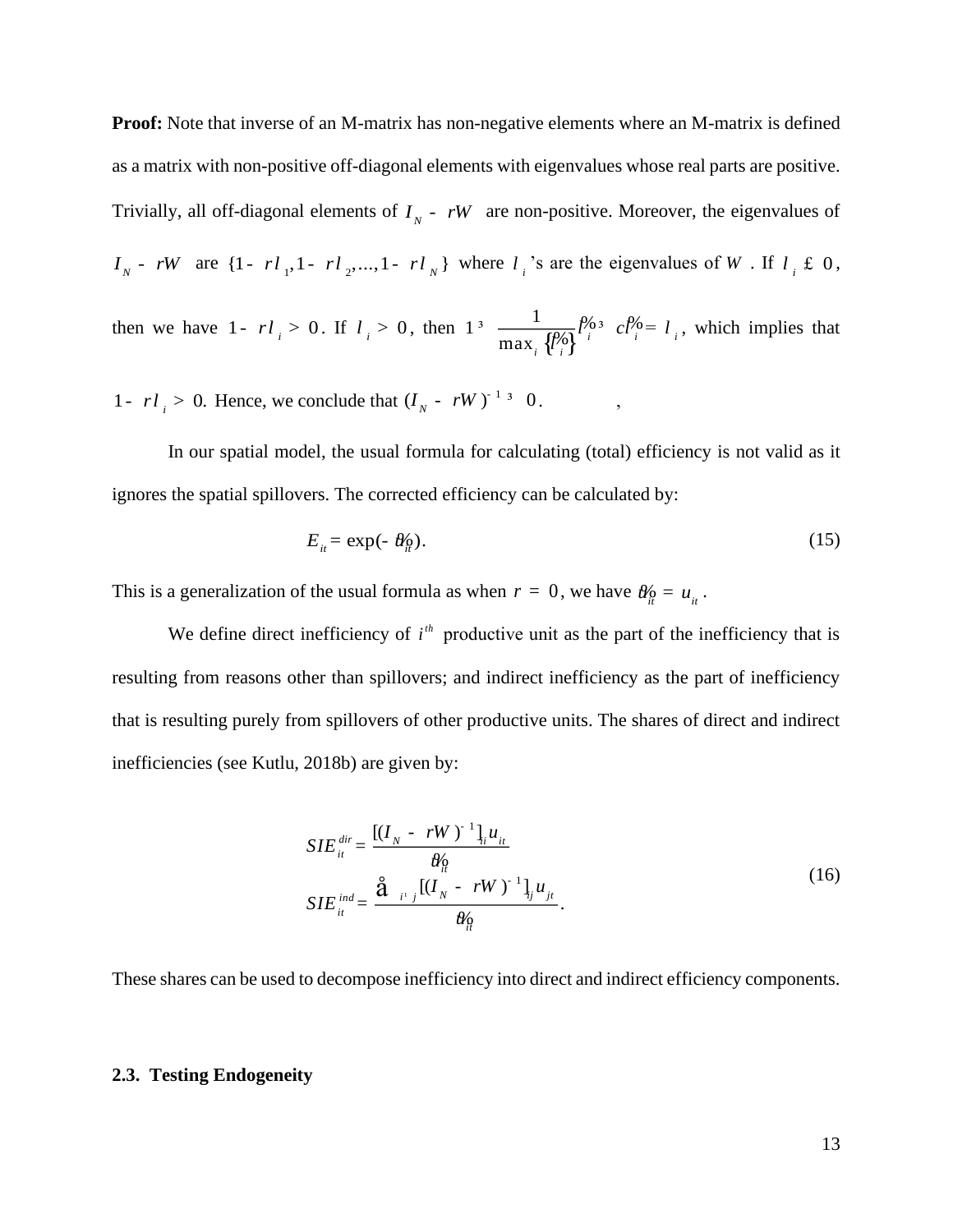Amsler et al. (2016) and Karakaplan and Kutlu (2017a,b) describe a simple test, using similar ideas with the Durbin-Wu-Hausman test, for endogeneity for the non-spatial stochastic frontier models. These tests are applicable in our setting as well. We can test the endogeneity using the F-test for  $h = 0$ . If all components of h are jointly significant, we conclude that the bias correction term is needed and thus we have endogeneity. We can also test the endogeneity of individual variables by testing the significance of the corresponding component of *<sup>h</sup>* .

#### **3. Monte Carlo Simulations**

To evaluate the performance of our proposed estimator in finite samples, we conduct a Monte Carlo experiment. For simplicity, we consider the cross-sectional setting, i.e.,  $T = 1$ . We consider the following data generating process (DGP):

$$
y_i = r \hat{\mathbf{a}}_{i} W_{ij} y_j + z_{1i} b_1 + q_{fi} b_2 + v_i - u_i
$$
  
\n
$$
u_i = h_i u_i^*
$$
  
\n
$$
h_i = [\exp(z_{2i} j_{1} + q_{ui} j_{2})]^{1/2}
$$
  
\n
$$
u_i^* : N^+(0, \exp(c_u)),
$$

where  $z_{1i}$  and  $z_{2i}$  are exogenous variables; and  $v_i$  and  $u_i^*$  are independent random variables. As it stands, it is not easy to generate  $y_i$  variable directly from these equations. Hence, after generating W and  $z_{1i}$ ,  $z_{2i}$ ,  $q_{ji}$ ,  $q_{ui}$ ,  $v_i$ , and  $u_i$  for  $i = 1, 2, ..., N$ , we calculate  $y_i$  from the following equality:

$$
y = (I_{N} - rW)^{-1}(z_{1}b_{1} + q_{f}b_{2} + v - u),
$$

where  $z_1$ ,  $q_f$ ,  $v$ , and  $u$  are represented in the matrix notation. Below, we explain how each of the other variables are generated.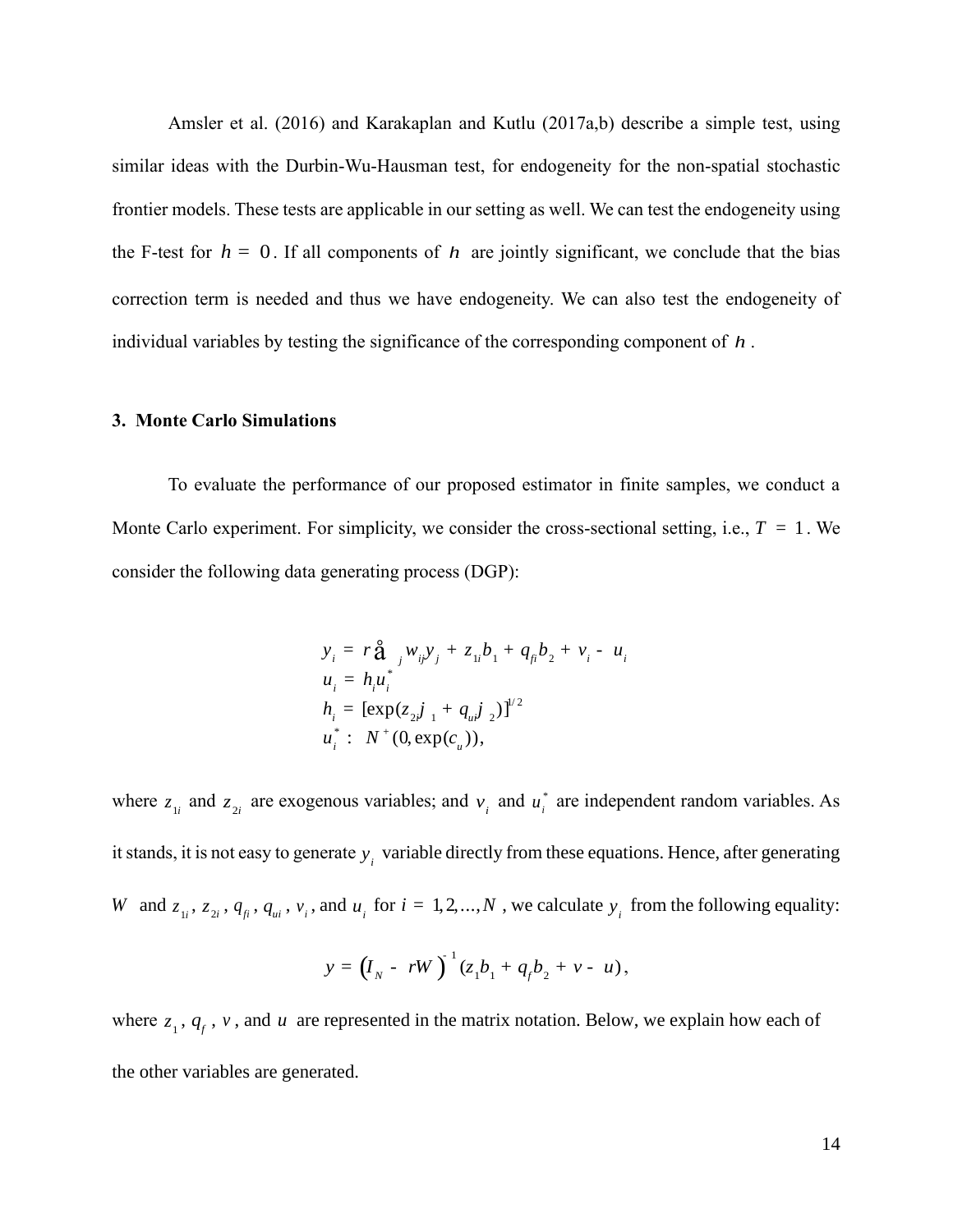In our primary scenario, the spatial weights  $w_{ij}$  are generated using row-normalized exponential distances as follows:

$$
w_{ij} = \frac{\hat{j}}{\hat{j}} \frac{\exp(-d_{ij})}{\frac{\hat{j}}{\hat{k}}}
$$
 exp(-d<sub>ij</sub>),  $i^{-1}$  j  
,  $i = j$ ,

where  $d_{ij}$  are the centroid distances between each pair of spatial units *i* and *j*. We also consider the scenario where the weighting matrix is a scalar-normalized matrix. Let  $W^6$  be the weighting matrix before scalar-normalization:

$$
\mathcal{W}_{ij} = \frac{\mathbf{i}}{\mathbf{i}} \exp(-d_{ij}), \quad i^{-1} \quad j
$$
  
0,  $i = j$ ,

where  $d_{ij}$  are the centroid distances between each pair of spatial units *i* and *j*. The scalar normalized weighting matrix is given by:

$$
w_{ij} = \begin{cases} \frac{1}{i} \frac{\mathcal{W}_0}{i} & i \quad i \quad j \\ \frac{\mathcal{P}_0}{\max} & 0, \quad i = j, \end{cases}
$$

where  $l_{\text{max}}^{\prime 6} > 0$  is the largest eigenvalue of  $W^{\prime 6}$ . Finally, we consider the scenario where spatial weights  $w_{ij}$  are generated using row-normalized double-power distance weights as follows:

$$
w_{ij} = \begin{cases} \frac{2}{3} \mathbf{g} & \text{if } i = \left( d_{ij} \ / \ d_{\text{max}} \right) \frac{2}{\frac{1}{9}} \frac{1}{\frac{1}{9}} \ / \ \frac{2}{9} \ \frac{2}{3} \ \frac{1}{9} & \text{if } i = j, \\ 0 & \text{if } i = j, \end{cases}
$$

where  $d_{ij}$  are the centroid distances between each pair of spatial units i and j and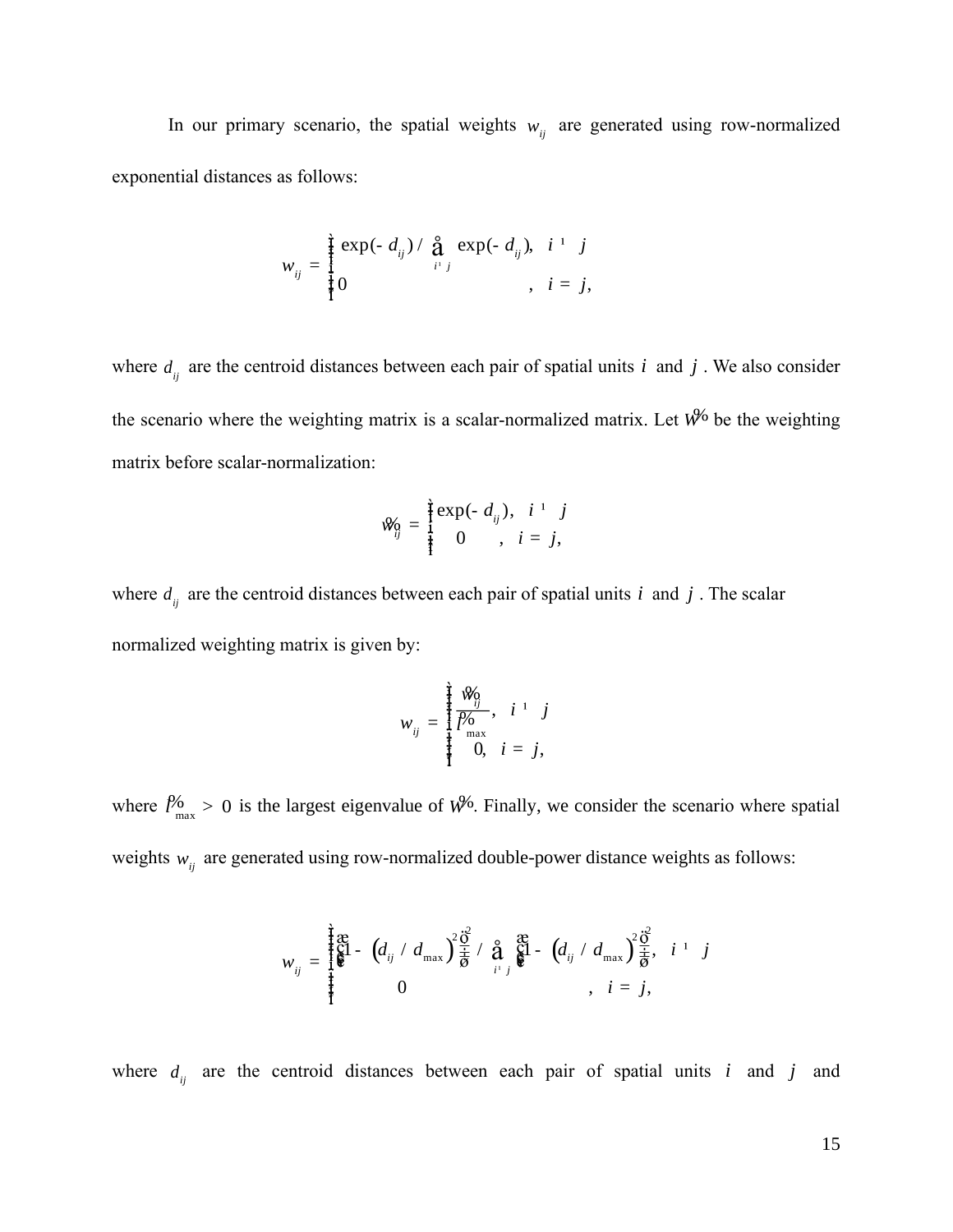$d_{\text{max}} = \max_{i,j} \{d_{ij}\}.$ 

For each simulation run, we generated the distance between productive unit *i* and *j* as follows:  $d_{ij} = \begin{vmatrix} d_i & d_j \end{vmatrix}$  where  $d_i$  and  $d_j$  are drawn independently from a uniform distribution.

The endogenous variables  $q_{ji}$  and  $q_{ui}$  are generated as follows:

$$
q_{fi} = z_{3i}d_1 + e_{1i}
$$
  

$$
q_{ui} = z_{4i}d_2 + e_{2i},
$$

where  $z_i = (z_{1i}, z_{2i}, z_{3i}, z_{4i})$ :  $N(0, S)$ ; and the correlation among  $q_{fi}$ ,  $q_{ui}$ , and  $v_i$  are generated via:

$$
\begin{array}{c}\n\text{a.} \\
\text{b.} \\
\text{c.} \\
\text{d.} \\
\text{d.} \\
\text{e.} \\
\text{f.} \\
\text{g.} \\
\text{h.} \\
\text{g.} \\
\text{h.} \\
\text{h.} \\
\text{h.} \\
\text{h.} \\
\text{h.} \\
\text{h.} \\
\text{h.} \\
\text{h.} \\
\text{h.} \\
\text{h.} \\
\text{h.} \\
\text{h.} \\
\text{h.} \\
\text{h.} \\
\text{h.} \\
\text{h.} \\
\text{h.} \\
\text{h.} \\
\text{h.} \\
\text{h.} \\
\text{h.} \\
\text{h.} \\
\text{h.} \\
\text{h.} \\
\text{h.} \\
\text{h.} \\
\text{h.} \\
\text{h.} \\
\text{h.} \\
\text{h.} \\
\text{h.} \\
\text{h.} \\
\text{h.} \\
\text{h.} \\
\text{h.} \\
\text{h.} \\
\text{h.} \\
\text{h.} \\
\text{h.} \\
\text{h.} \\
\text{h.} \\
\text{h.} \\
\text{h.} \\
\text{h.} \\
\text{h.} \\
\text{h.} \\
\text{h.} \\
\text{h.} \\
\text{h.} \\
\text{h.} \\
\text{h.} \\
\text{h.} \\
\text{h.} \\
\text{h.} \\
\text{h.} \\
\text{h.} \\
\text{h.} \\
\text{h.} \\
\text{h.} \\
\text{h.} \\
\text{h.} \\
\text{h.} \\
\text{h.} \\
\text{h.} \\
\text{h.} \\
\text{h.} \\
\text{h.} \\
\text{h.} \\
\text{h.} \\
\text{h.} \\
\text{h.} \\
\text{h.} \\
\text{h.} \\
\text{h.} \\
\text{h.} \\
\text{h.} \\
\text{h.} \\
\text{h.} \\
\text{h.} \\
\text{h.} \\
\text{h.} \\
\text{h.} \\
\text{h.} \\
\text{h.} \\
\text{h.} \\
\text{h.} \\
\text{h.} \\
\text{h.} \\
\text{h.} \\
\text{h.} \\
\text{h.} \\
\text{h.} \\
\text{h.} \\
\text{h.} \\
\text{h.} \\
\text{h.} \\
\text{h.} \\
\text{
$$

where  $e_i = (e_{1i}, e_{2i})$ . Note that when  $t_1 = 0$ ,  $q_{fi}$  becomes exogenous and likewise, when  $t_2 = 0$ ,

 $q_{\mu i}$  becomes exogenous. Finally, when  $t_1 = t_2 = 0$ , all variables are exogenous, and we call this "exogenous model." When  $\frac{t_1^{-1}}{1}$   $\frac{0}{1}$  and  $t_2^{-1}$   $\frac{0}{4}$ ,  $q_{\mu i}$  become endogenous and we call this "endogenous model." We consider the following values for  $(t_1, t_2) = \{(0, 0), (0.7, 0.7), (0.9, 0), (0, 0.9)\}$ , and we fixed the values of  $r = 0.5$ ,  $b_1 = b_2 = 0.5$ ,  $d_1 = d_2 = 1$ ,  $c_u = -3$ ,  $s_v = 0.2$ ,  $s_{e_1} = s_{e_2} = 0.3$ ,  $j_1 = j_2 = 1$ , and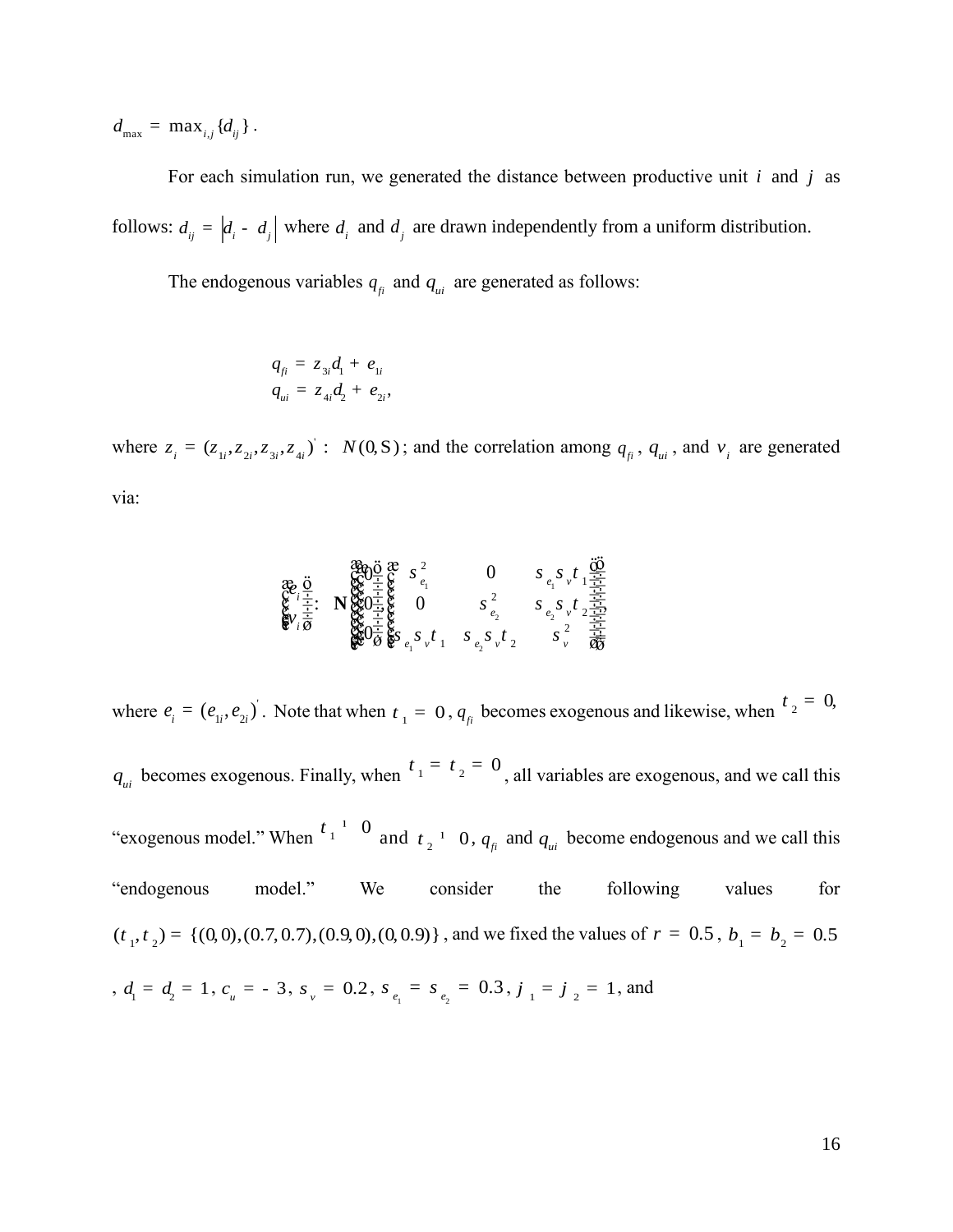$$
S = \begin{array}{cccc} \n\dot{\xi} & 1 & 0.3 & 0.3 & 0.3\dot{\psi} \\ \n\dot{\xi} & 1 & 0.3 & 0.3\dot{\psi} \\ \n\dot{\xi} & 0.3 & 1 & 0.3\dot{\psi} \\ \n\dot{\xi} & 0.3 & 0.3 & 1 & 0.3\dot{\psi} \\ \n\dot{\xi} & 0.3 & 0.3 & 0.3 & 1 & \dot{\psi} \\ \n\dot{\xi} & 0.3 & 0.3 & 0.3 & 1 & \dot{\psi} \\ \n\end{array}
$$

17 1 0.3 0.3 0.3 In our setting,  $(t_1, t_2) = (0.7, 0.7)$  represent the scenario where we have a somewhat high correlation between endogenous variables and two-sided error term; and  $(t_1, t_2) = (0.9, 0)$  and (0, 0.9) represent the scenarios where this correlation is extreme but only one endogenous variable is present. The variance-covariance matrix S that we choose indicates that the exogenous variables have some correlation. Note that our model allows such correlations. We did not impose high correlations for the exogenous variables to see the effects of endogeneity clearly by avoiding multicollinearity related issues.

We consider the following sample sizes:  $n = \{100, 150, 200, 400\}$ , and the Monte Carlo simulations are conducted with 1000 replications. In some cases, in order to save space, we only announce a subset of results. We examine four different estimators: 1) SSFE: Spatial stochastic frontier model with endogenous regressors; 2) SSF: Spatial stochastic frontier model with exogenous regressors; 3) SFE: Non-spatial stochastic frontier model with endogenous regressors; and 4) SF: Non-spatial stochastic frontier model with exogenous regressors.

The simulation results are given in Tables 1-6. We report the biases and mean squared errors for the parameter estimates, bias for efficiency estimates as well as Pearson and Spearman correlations of true and estimated efficiencies. We see that the parameter estimates are biased when we ignore the spatial component, SAR, or endogeneity in the estimations. Moreover, in terms of bias and correlations, efficiency estimates perform best when the SAR term is included and endogeneity is controlled.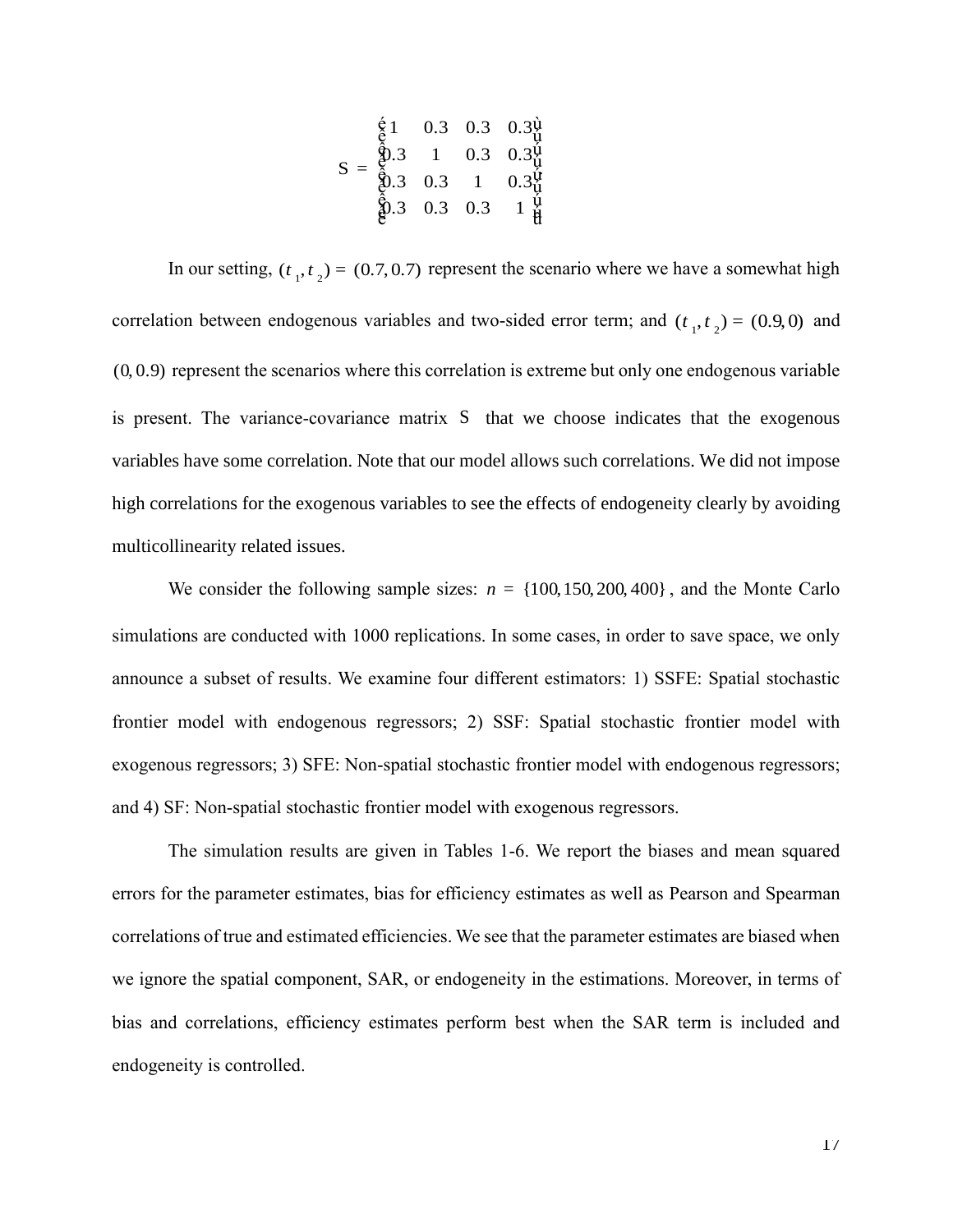#### **Tables 1-6 are about here**

#### **4. Empirical Example**

In this section, we estimate the technical efficiencies of the Chinese firms in the chemical industry in 2006. First, we briefly describe our data, and then present our results.

# **4.1. Data**

Our firm-level dataset is based on the dataset of Baltagi et al.  $(2016)$ .<sup>19</sup> The dataset contains 12,552 Chinese firms in the chemical industry for 2006, which is compiled by the National Bureau of Statistics of China. The output variable is the sales (Y) for firms; and the input variables are employment (L), capital (K) used in production; and material inputs (M). As control variables we also include the share of high-skilled labor (H), which is defined as the fraction of workers with university (or equivalent) education level. In addition to these variables, in the frontier we include the following variables, constructed by Baltagi et al. (2016): dummy for being a state-owned firm (SOWND), dummy for being exporter (EXPD), dummy for using intangible asset intensely (IASSETD), and a variable measuring the fraction of foreign-owned to total capital ratio (FOWNR).

The firm-level dataset has information about the postcodes of firms, which enables us to identify geographic location of firms in terms of latitude and longitude. Based on these, the great circle distances between all firms are calculated using haversine formula. This enabled us to obtain the weighting matrices for each of our specifications.

<sup>&</sup>lt;sup>19</sup> The dataset of Baltagi et al. (2016) is hosted by the Journal of Applied Econometrics archive. For further details about the dataset see Baltagi et al. (2016).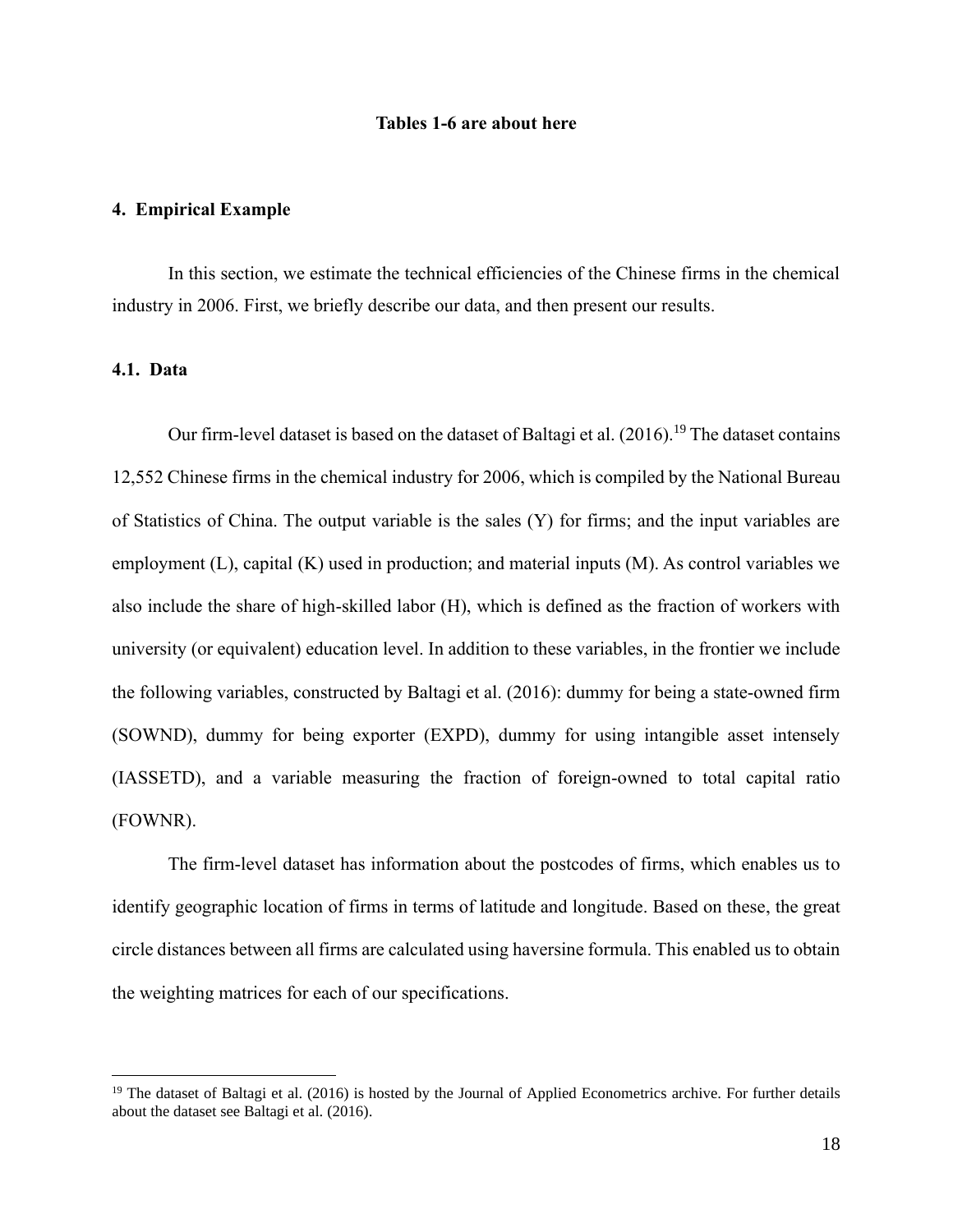In line with Hick's (1935) quiet life hypothesis<sup>20</sup>, we assume that the technical efficiencies depend on market power, which is proxied by Herfindahl*-*Hirschman Index (HHI). When calculating the HHI, rather than using political boundaries defined by province borders, we assume that the markets for a firm is defined as the area within 400 km radius.<sup>21</sup> We also assume that spillover effects are effective within this region. Hence, our definition of HHI would be in line with the definition of spillovers, i.e., their range is the same. We assume that the HHI is endogenous. We use 1-year lagged HHI as an instrumental variable. The descriptive statistics of variables are given in Table 7.

#### **Table 7 is about here**

#### **4.2. Empirical Model and Estimation Results**

We estimate a spatial stochastic frontier function where HHI is allowed to be an endogenous variable. As in the Monte Carlo simulations section, for a given weighting matrix, we estimate four different models: 1) SSFE: Spatial stochastic frontier model with endogenous regressors; 2) SSF: Spatial stochastic frontier model with exogenous regressors; 3) SFE: Nonspatial stochastic frontier model with endogenous regressors; and 4) SF: Non-spatial stochastic frontier model with exogenous regressors. Our benchmark setting assumes that the weighting matrix is row-normalized with exponential distances.

Our estimation results are presented in Table 8 and Figure 1. Based on our endogeneity test, we find evidence for endogeneity of HHI as  $\eta$  is statistically significant at any conventional

<sup>&</sup>lt;sup>20</sup> See also Jayaratne and Strahan (1996), Berger and Hannan (1998), Kroszner and Strahan (1999), Koetter et al. (2012), and Kutlu et al. (2019).

 $21$  For the school district markets, Karakaplan and Kutlu (2019b) calculate HHI using a similar approach.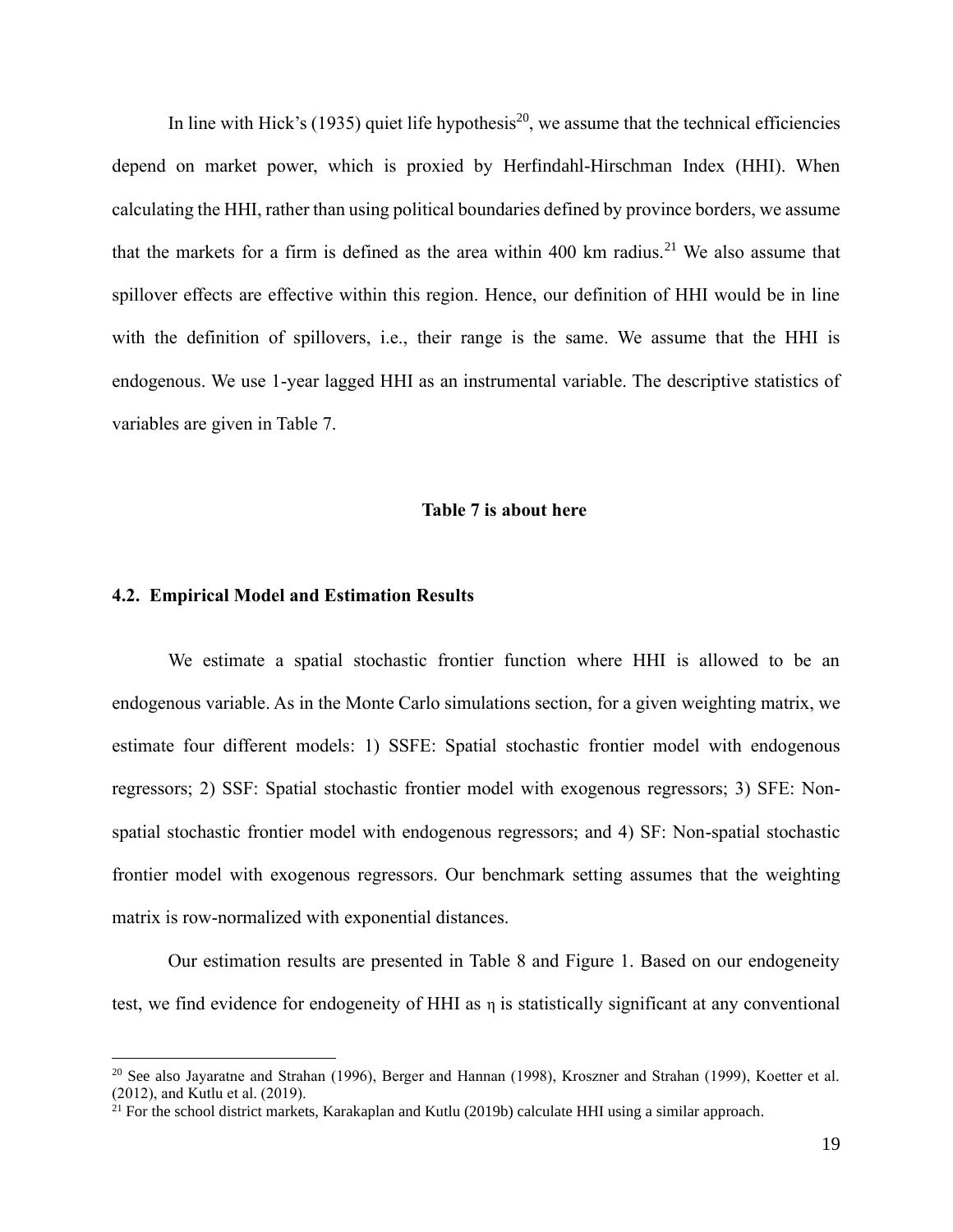significance level. Similarly, we find evidence for spatial interaction between firms (i.e., spatial spillovers) based on the significance of SAR term parameter.

In what follows, the results that we state are for the SSFE model, which we select based on statistical tests (i.e., endogeneity and spillover tests) that we mentioned. Estimated median of efficiency is 89.62%, which is a reasonable number. From Figure 1, we can see that compared to spatial models, the non-spatial models predicted many more firms with efficiency greater than 90%. Hence, the distributions of efficiencies are distorted if spatial effects are not considered. Indeed, our Kolmogorov-Smirnov test rejected pairwise equality of distribution for efficiency estimates obtained from SSFE and other models at any conventional significance level. Unlike our simulations, the pairwise Spearman correlations of efficiencies were still high (more than 0.98). So, in our empirical example, while the magnitudes of efficiencies are distorted, the rankings are not distorted much.

#### **Table 8 is about here**



#### **Figure 1. Histogram for Efficiency Estimates**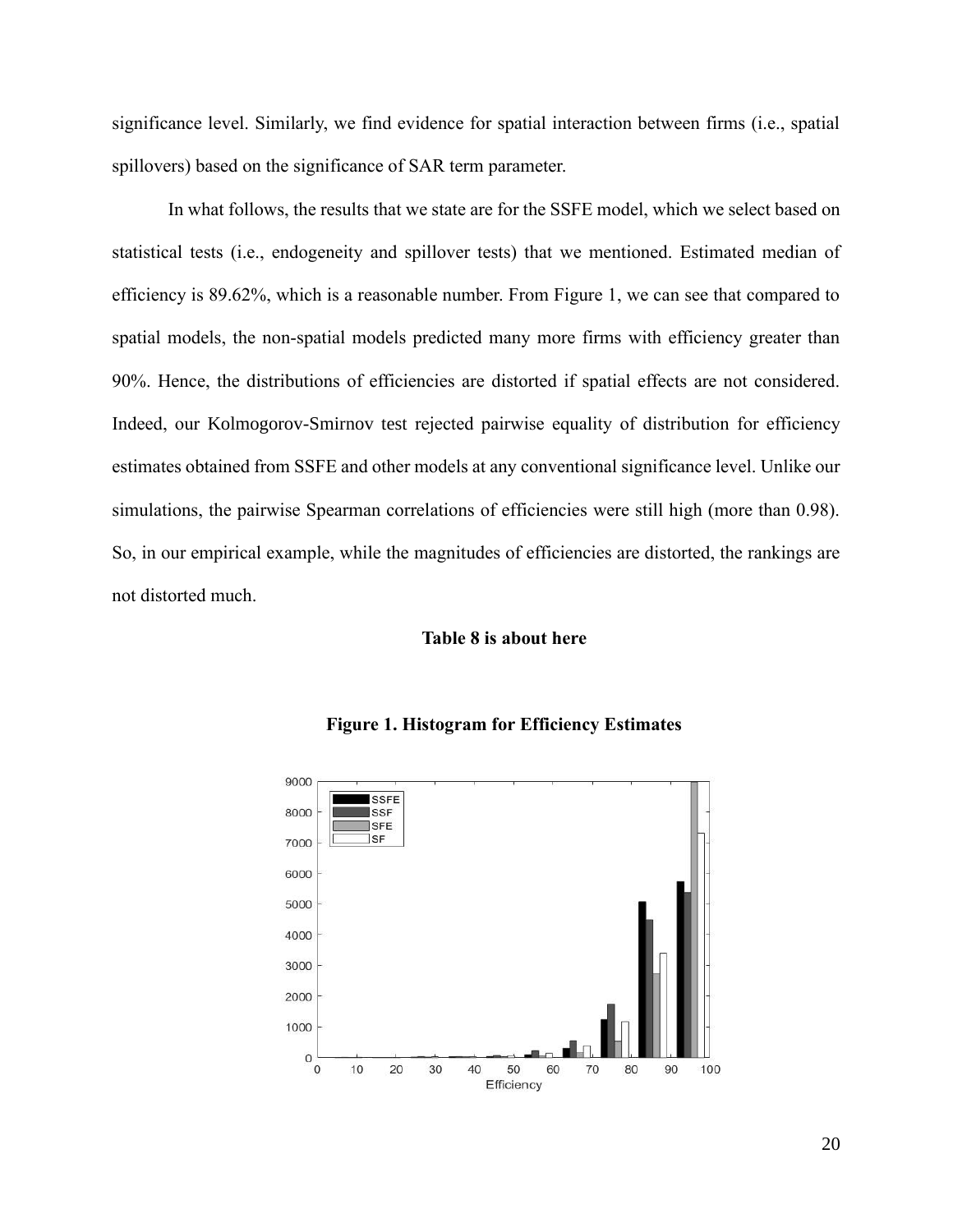# **5. Concluding Remarks**

The conventional stochastic frontier models neither allow spatial spillovers nor endogeneity. If any of the frontier or environmental variables are correlated with the two-sided error term; or the SAR component is omitted while being a relevant term, then parameter and efficiency estimates would be inconsistent. We presented the first model that can address both issues simultaneously by employing a control function approach. Our Monte Carlo simulations show that ignoring either of endogeneity or spatial dependence may have serious negative implications on the parameter and efficiency estimates. In particular, we would have biased parameter and efficiency estimates, which distorts efficiency rankings.

Given that chemicals industry affects many other industries and well-being of this industry may have substantial direct or indirect effect on overall economy, understanding the factors that affect efficiency is essential for both policymakers and relevant firms themselves. This objective, however, requires using proper econometric methods that are robust to potential econometric issues. We employed our estimation method to the Chinese firms in the chemicals industry. It turns out that, spillover effects are statistically significant and have economic impact on the sales of these firms. We also found evidence for endogeneity of HHI. Hence, as illustrated in the simulations and in our empirical example, ignoring efficiency or spatial effects may have negative implications, e.g., the distribution of inefficiency estimates may differ depending on whether we have a SAR term or not. Therefore, using conventional stochastic frontier estimation results risk being irrelevant if either a necessary SAR term or endogeneity is ignored.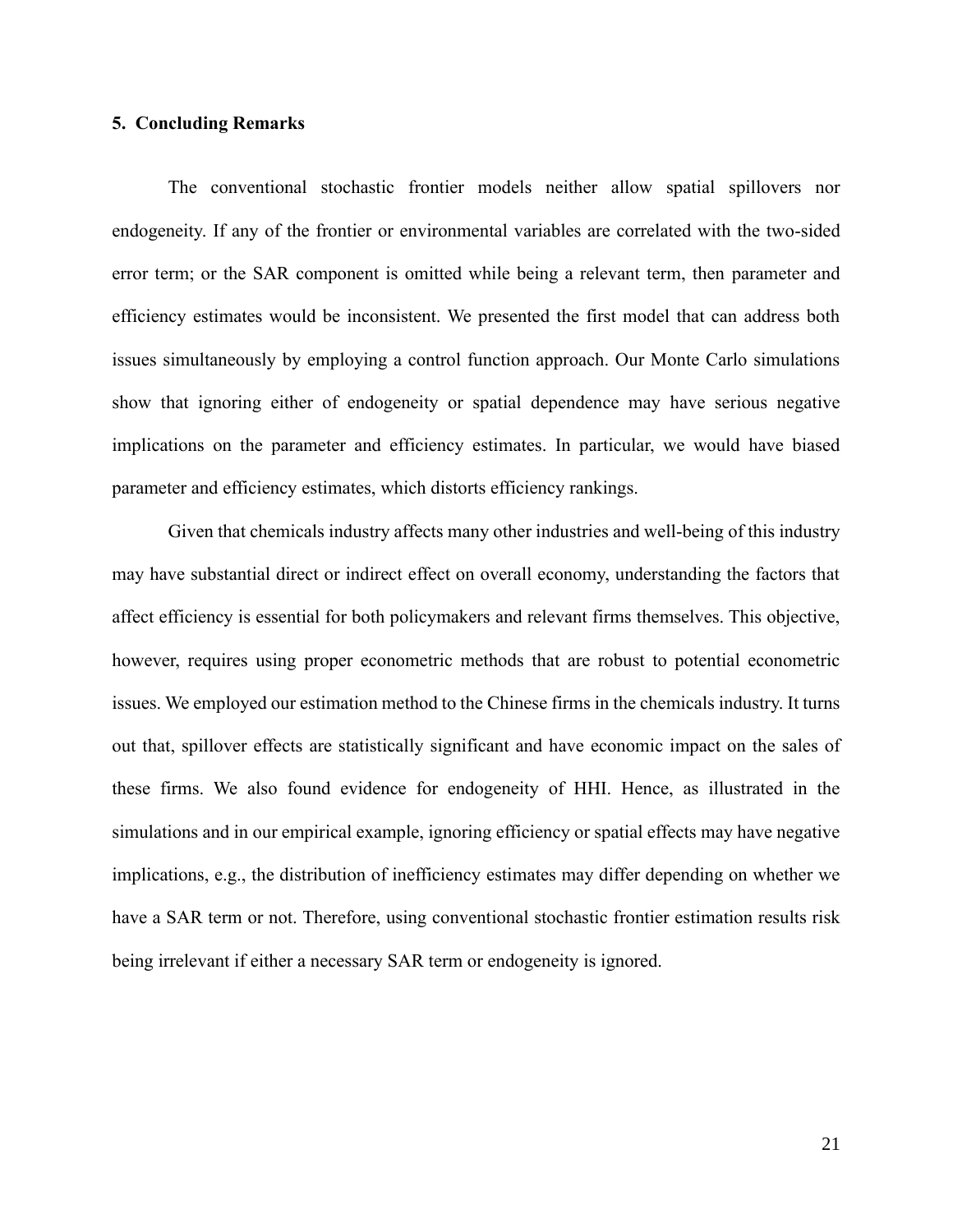# **References**

- Amsler, C., Prokhorov, A., and Schmidt, P. (2016), Endogenous Stochastic Frontier Models, *Journal of Econometrics*, 190, 280-288.
- Amsler, C., Prokhorov, A., and Schmidt, P. (2017), Endogenous Environmental Variables in Stochastic Frontier Models, *Journal of Econometrics*, 199, 131-140.
- Baltagi, B.H., Egger, P.H. and Kesina, M. (2016), Firm-Level Productivity Spillovers in China's Chemical Industry: A Spatial Hausman-Taylor Approach, *Journal of Applied Econometrics*, 31, 214-248.
- Berger, A.N. and Hannan, T.H. (1998), The Efficiency Cost of Market Power in the Banking Industry: A Test of the ''Quiet Life'' and Related Hypotheses, *Review of Economics and Statistics*, 80, 454-465.
- Berger, A.N. and Mester, L.J. (1997), Inside the Black Box: What Explains Differences in the Efficiencies of Financial Institutions?, *Journal of Banking and Finance*, 21, 895-947.
- Bos, J.W.B., Koetter, M., Kolari, J.W., Kool, C.J.M. (2009), Effects of Heterogeneity on Bank Efficiency Scores, *European Journal of Operational Research*, 195, 251-261.
- Bresnahan, T.F. (1989), Empirical Studies of Industries with Market Power, *Handbook of industrial organization* 2: 1011-1057.
- Brissimis, S.N., Delis, M.D., and Tsionas, E.G. (2010), Technical and Allocative Efficiency in European Banking, *European Journal of Operational Research*, 204, 153-163.
- Cornwell C., Schmidt P., and Sickles R.C. (1990), Production Frontiers with Cross-Sectional and Time-Series Variation in Efficiency Levels, *Journal of Econometrics*, 46, 185-200.
- Druska, V. and Horrace, W.C. (2004), Generalized Moments Estimation for Spatial Panel Data: Indonesian Rice Farming, *American Journal of Agricultural Economics*, 86, 185-198.
- Duygun, M., Kutlu, L., and Sickles, R.C. (2016), Measuring Productivity and Efficiency: A Kalman Filter Approach, *Journal of Productivity Analysis*, 46, 155-167.
- Elhorst, J.P. (2009), Spatial Panel Data Models. In: Fischer, M.M., Getis, A. (Eds.), Handbook of Applied Spatial Analysis. Springer, New York.
- Fethi, M.D. and Pasiouras, F. (2010), Assessing Bank Efficiency and Performance with Operational Research and Artificial Intelligence Techniques: A survey, *European Journal of Operational Research*, 204, 189-198.
- Galán, J.E., Veiga, H., and Wiper, M.P. (2015), Dynamic Effects in Inefficiency: Evidence from the Colombian Banking Sector, *European Journal of Operational Research*, 240, 562-571.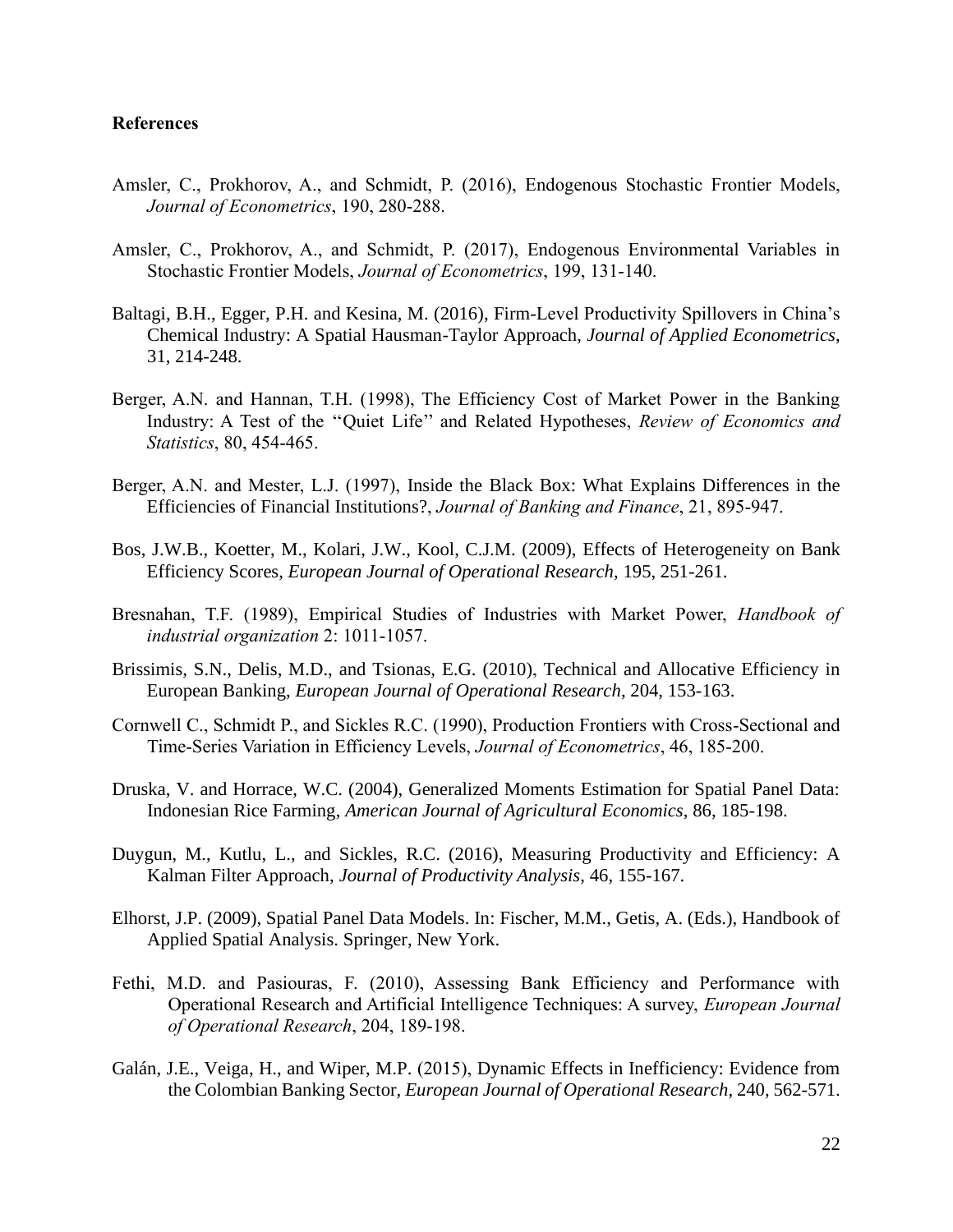- Glass, A.J., Kenjegalieva, K., and Paez-Farrell, J. (2013), Productivity Growth Decomposition Using a Spatial Autoregressive Frontier Model, *Economics Letters*, 119, 291-295.
- Glass, A.J., Kenjegalieva, K., and R.C. Sickles (2014), Estimating Efficiency Spillovers with State Level Evidence for Manufacturing in the US, *Economics Letters*, 123, 154-159.
- Glass, A.J., Kenjegalieva, K., and R.C. Sickles (2016), A Spatial Autoregressive Stochastic Frontier Model for Panel Data with Asymmetric Efficiency Spillovers, *Journal of Econometrics* 190, 289-300.
- Glass, A.J. and Kenjegalieva, K. (2014), A Spatial Productivity Index in the Presence of Efficiency Spillovers: Evidence for U.S. banks, 1992-2015, *European Journal of Operational Research*, 273, 1165-1179.
- Griffiths, W.E. and Hajargasht, G. (2016), Some Models for Stochastic Frontiers with Endogeneity, *Journal of Econometrics*, 190, 341-348.
- Guan Z., Kumbhakar S.C., Myers R.J., and Lansink A.O. (2009), Measuring Excess Capital Capacity in Agricultural Production, *American Journal of Agricultural Economics*, 91, 765- 776.
- Han, J., Ryu, D., and Sickles, R.C. (2016), Spillover Effects of Public Capital Stock Using Spatial Frontier Analyses: A First Look at the Data. In: Greene, W.H., Khalaf, L., Sickles, R.C., Veall, M., and M.C. Voia (Eds.), Productivity and Efficiency Analysis. Springer, Switzerland.
- Hicks, J.R. (1935), Annual Survey of Economic Theory: The Theory of Monopoly, *Econometrica*, 3, 1-20.
- Jayaratne, J. and Strahan, P.E. (1996), The Finance-Growth Nexus: Evidence from Bank Branch Deregulation, *Quarterly Journal of Economics*, 111, 639–670.
- Karakaplan, M.U., and Kutlu, L. (2017a), Handling Endogeneity in Stochastic Frontier Analysis, *Economics Bulletin,* 37, 889-901.
- Karakaplan, M.U. and Kutlu, L. (2017b), Endogeneity in Panel Stochastic Frontier Models: An Application to the Japanese Cotton Spinning Industry, *Applied Economics*, 49, 5935-5939.
- Karakaplan, M.U. and Kutlu, L. (2019a), Estimating Market Power Using a Composed Error Model, *Scottish Journal of Political Economy*, 66, 489-510.
- Karakaplan, M.U. and Kutlu, L. (2019b), School District Consolidation Policies: Endogenous Cost Inefficiency and Saving Reversals, *Empirical Economics*, 56, 1729-1768.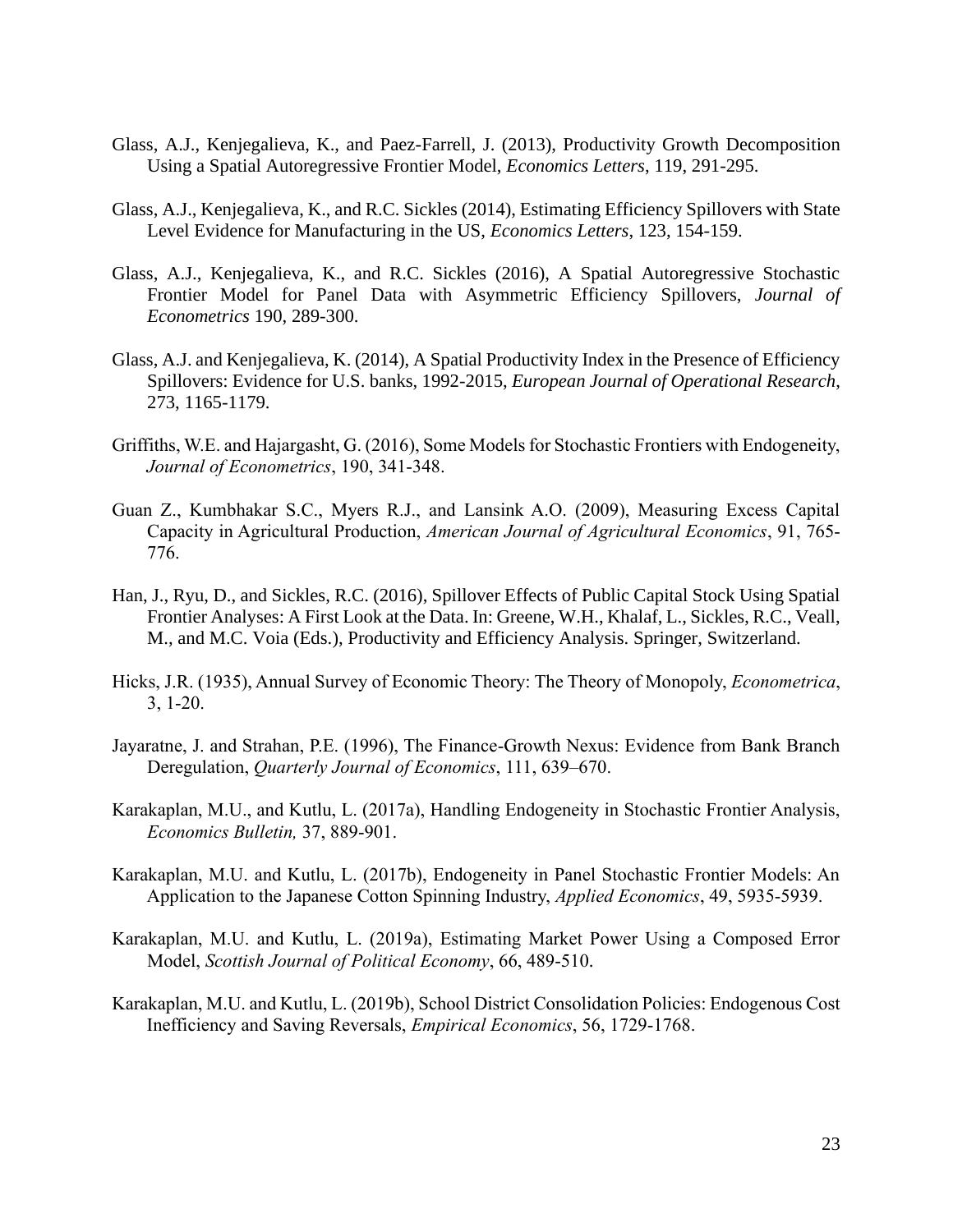- Kelejian, H.H. and Prucha, I.R. (1998), A Generalized Spatial Two Stage Least Squares Procedure for Estimating a Spatial Autoregressive Model with Autoregressive Disturbances, *Journal of Real Estate Finance and Econonomics*, 17, 99-121.
- Kelejian, H.H. and Prucha, I.R. (1999), A Generalized Moments Estimator for the Autoregressive Parameter in a Spatial Model, *International Economic Review*, 40, 509-533.
- Koetter, M., Kolari, J.W., and Spierdijk, L. (2012) Enjoying the Quiet Life under Deregulation? Evidence from Adjusted Lerner Indices for U.S. Banks, *Review of Economics and Statistics*, 94, 462-480.
- Kroszner, R.S. and Strahan, P.E. (1999), What Drives Deregulation? Economics and Politics of the Relaxation of Bank Branching Restrictions, *Quarterly Journal of Economics*, 104, 1437- 1467.
- Kutlu, L. (2010), Battese-Coelli Estimator with Endogenous Regressors, *Economics Letters*, 109, 79-81.
- Kutlu, L. (2012), U.S. Banking Efficiency, 1984-1995, *Economics Letters*, 117, 53-56.
- Kutlu, L. (2017), A Constrained State Space Approach for Estimating Firm Efficiency, *Economics Letters*, 152, 54-56.
- Kutlu, L. (2018a), A Distribution-Free Stochastic Frontier Model with Endogenous Regressors, *Economics Letters*, 152, 54-56.
- Kutlu, L. (2018b), Estimating Efficiency in a Spatial Stochastic Frontier Model, *Economics Letters*, 163, 155-157.
- Kutlu, L. and Nair-Reichert, U. (2018), Efficiency and Executive Pay: Evidence from Indian Manufacturing Sector, *Unpublished manuscript*.
- Kutlu, L. and Nair-Reichert, U. (2019), Agglomeration Effects and Spatial Spillovers in Efficiency Analysis – A Distribution-Free Methodology, *Forthcoming in Regional Studies*.
- Kutlu, L. and Sickles, C.R. (2012), Estimation of Market Power in the Presence of Firm Level Inefficiencies, *Journal of Econometrics*, 168, 141-155.
- Kutlu, L. and Tran, K.C. (2019), Heterogeneity and Endogeneity in Panel Stochastic Frontier Models, *Panel Data Econometrics: Theory*, Edited by Mike G. Tsionas, Chapter 5, 131-146.
- Kutlu, L., Tran, K.C., and Tsionas, M.G. (2019), A Time-Varying True Individual Effects Model with Endogenous Regressors, *Journal of Econometrics*, 211, 539-559.
- Kutlu, L. and Wang, R. (2018), Estimation of Cost Efficiency without Cost Data, *Journal of Productivity Analysis*, 49, 137-151.